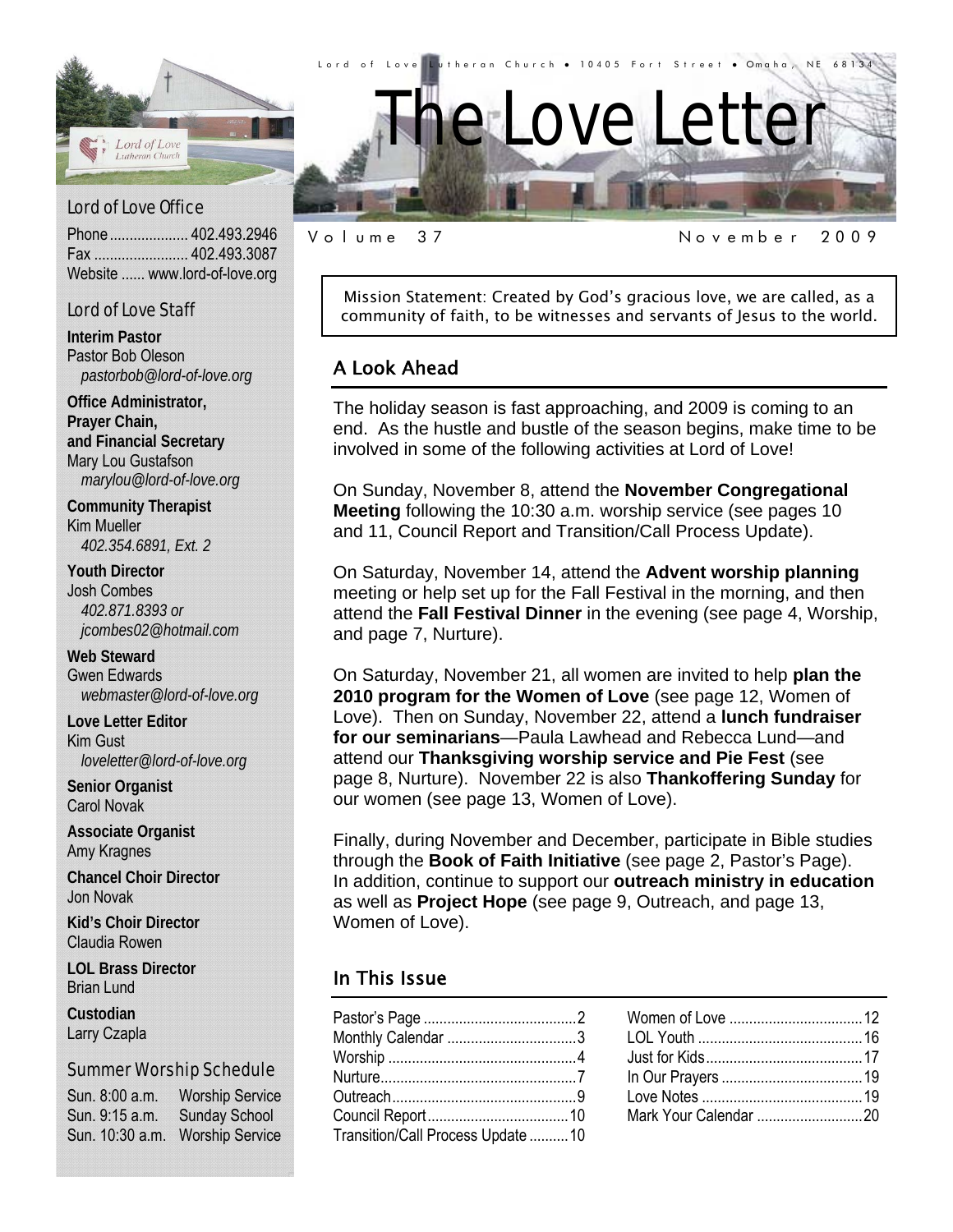#### The Book of Faith Initiative by Pastor Bob

Dear Friends in Christ,

In 2005, the Churchwide Assembly approved a request from the North Carolina Synod to develop an "ongoing effort to address issues surrounding the authority of Scripture." In response, the 2007 Churchwide Assembly adopted the Book of Faith Initiative as a 5-year collaborative effort to expand its engagement with the Bible for the sake of God's mission in the world.

The ELCA is inviting all its members and the whole church to renew and deepen engagement with the Bible through the Book of Faith Initiative.



So what is the Book of Faith Initiative?

The Book of Faith Initiative is an invitation to do what we have always claimed we do: read, study, reflect, and meditate upon the Bible together. The initiative is a call for the whole church to embrace the vision by doing what we say we should always do: Open Scripture and Join the Conversation.

The Book of Faith Initiative does not ask congregations to adopt a specific Bible study program. The initiative is not a course, a kit, or a technique. You are not required to use all or any of the new books and other resources produced for the Book of Faith Initiative. There is no one way to participate in the Book of Faith Initiative.

But what it does ask of us is to make a commitment to become "more fluent in the first language of faith, the language of Scripture"!

Next month, we will begin Bible studies using the Book of Faith resources. So please join us as we learn about God's Will for Life, a study in Mark. This study is three sessions; it will be held November 15, November 22, and December 6 at



9:15 a.m. in the Mary Room. Learner Session Guides will be available for those attending and will be ordered by Lord of Love.





And coming in December, you will have the opportunity to reflect on the meaning of the season with the Book of Faith Advent Reflections: While We Wait.

I hope you make the commitment. Open Scripture. Join the Conversation.

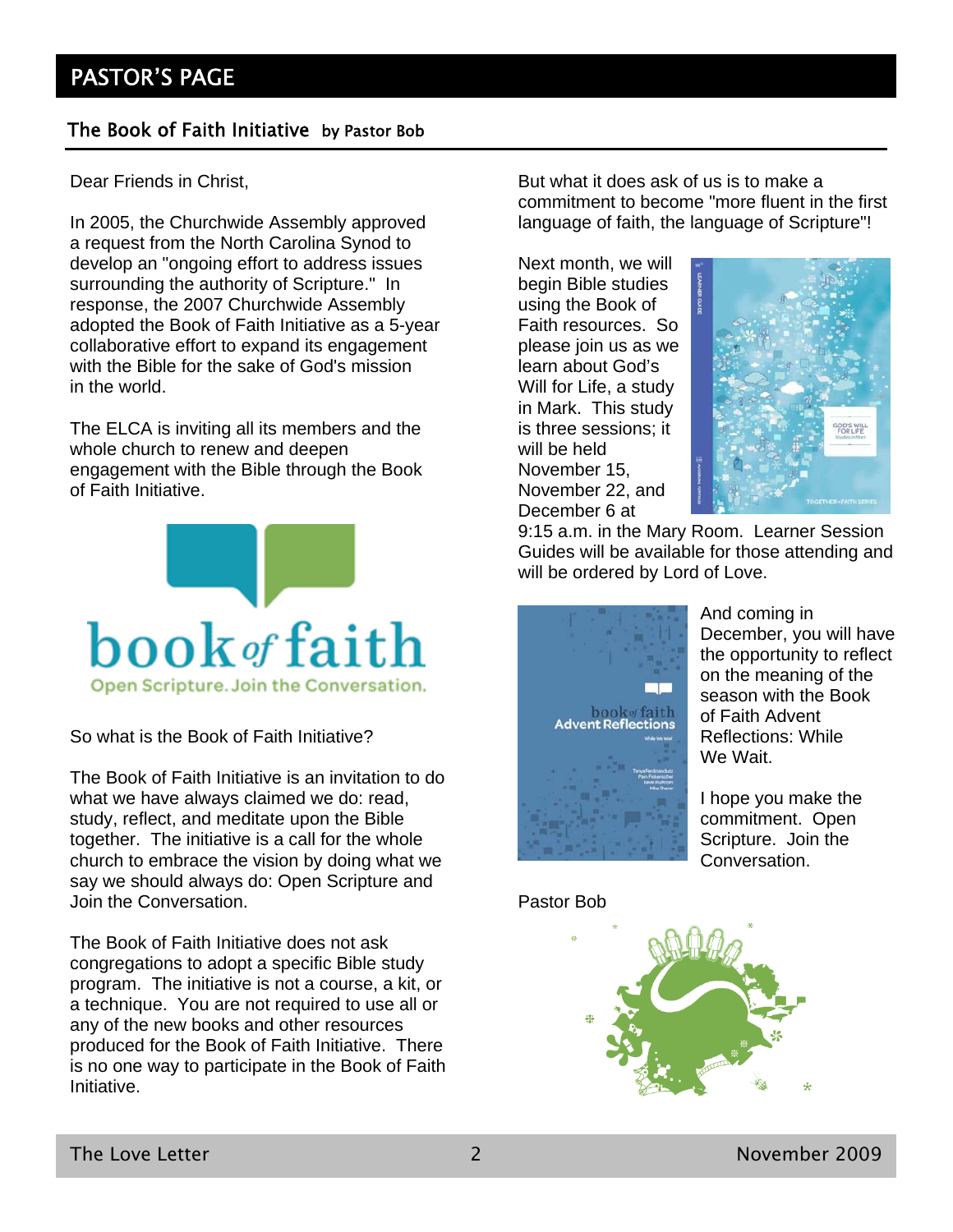# MONTHLY CALENDAR

| November 2009                                                                                                                                                                |                                          |                                                                                                                        |                                                                                                                                                      |                                                             |                                                            |                                                                                                                   |
|------------------------------------------------------------------------------------------------------------------------------------------------------------------------------|------------------------------------------|------------------------------------------------------------------------------------------------------------------------|------------------------------------------------------------------------------------------------------------------------------------------------------|-------------------------------------------------------------|------------------------------------------------------------|-------------------------------------------------------------------------------------------------------------------|
| <b>Sunday</b>                                                                                                                                                                | <b>Monday</b>                            | <b>Tuesday</b>                                                                                                         | Wednesday                                                                                                                                            | <b>Thursday</b>                                             | <b>Friday</b>                                              | <b>Saturday</b>                                                                                                   |
| $\overline{\mathbf{1}}$<br>8:00am Worship &<br>Communion<br>9:15am Sunday<br>School<br>9:15am New<br>Member<br>Orientation<br>10:30am Worship &<br>Communion                 | $\overline{2}$<br>8:00pm AA & Al<br>Anon | 3<br>9:00am Quilters<br>5:30pm YWCA<br>Men's Group<br>6:45pm First Place                                               | 4<br>4:45pm<br>Confirmation<br>5:30pm Supper<br>6:00pm Brass<br>6:00pm Luther Kids<br>6:00pm W/ELCA<br><b>Bible Study</b><br>7:15pm Chancel<br>Choir | 5<br>9:30am Text Study<br>@ Guthrie's<br>7:00pm Boy Scouts  | 6<br>8:00am Coffee<br>Fellowship $@$<br>Crane<br>7:30pm AA | 7<br>7:00am Men's<br>Breakfast & Bible<br>Study                                                                   |
| 8<br>8:00am Worship &<br>Communion<br>9:15am Sunday<br>School<br>10:30am Worship &<br>Communion<br>11:30am<br>Congregational<br>Meeting<br>6:00pm Youth<br>Bowling           | <b>Q</b><br>8:00pm AA & Al<br>Anon       | 10<br>5:30pm YWCA<br>Men's Group<br>6:45pm First Place<br>7:00pm<br>Sunnyslope/Sunny<br>view<br>Neighborhood<br>Assoc. | 11<br>4:45pm<br>Confirmation<br>5:30pm Supper<br>6:00pm Brass<br>6:00pm Luther Kids<br>7:15pm Chancel<br>Choir                                       | 12<br>9:30am Text Study<br>@ Guthrie's<br>7:00pm Boy Scouts | 13<br>7:30pm AA                                            | 14<br>7:00am Men's<br>Breakfast & Bible<br>Study<br>8:00am Worship<br>Planning<br>5:30pm Fall Festival<br>Banquet |
| 15<br>8:00am Worship &<br>Communion<br>9:15am Sunday<br>School<br>0:30am Worship &<br>Communion                                                                              | 16<br>8:00pm AA & Al<br>Anon             | 17<br>9:00am Quilters<br>5:30pm YWCA<br>Men's Group<br>6:45pm First Place                                              | 18<br>4:45pm<br>Confirmation<br>5:30pm Supper<br>6:00pm Brass<br>6:00pm Luther Kids<br>7:15pm Chancel<br>Choir                                       | 19<br>9:30am Text Study<br>@ Guthrie's<br>7:00pm Boy Scouts | 20<br>8:00am Coffee<br>Fellowship @<br>Crane<br>7:30pm AA  | 21<br>Boy Scout Lock-in<br>7:00am Men's<br>Breakfast & Bible<br>Study                                             |
| 22<br>Thankoffering<br>Sunday<br>8:00am Worship &<br>Communion<br>9:15am Sunday<br>School<br>10:30am Worship &<br>Communion<br>11:30am Benefit<br>Lunch for Paula<br>Lawhead | 23<br>8:00pm AA & Al<br>Anon             | 24<br>5:30pm YWCA<br>Men's Group<br>6:45pm First Place                                                                 | 25<br>4:45pm<br>Confirmation<br>5:30pm Supper<br>6:00pm Luther Kids<br>6:00pm Brass<br>7:15pm Chancel<br>Choir                                       | 26<br>9:30am Text Study<br>@ Guthrie's<br>7:00pm Boy Scouts | 27<br>7:30pm AA                                            | 28<br>7:00am Men's<br>Breakfast & Bible<br>Study<br>2:30pm<br>Brazier/Hemrich<br>wedding                          |
| 29<br>8:00am Worship &<br>Communion<br>9:15am Sunday<br>School<br>10:30am Worship &<br>Communion<br>1:00pm AA District<br>18 Mtg.                                            | 30<br>8:00pm AA & Al<br>Anon             |                                                                                                                        |                                                                                                                                                      |                                                             |                                                            |                                                                                                                   |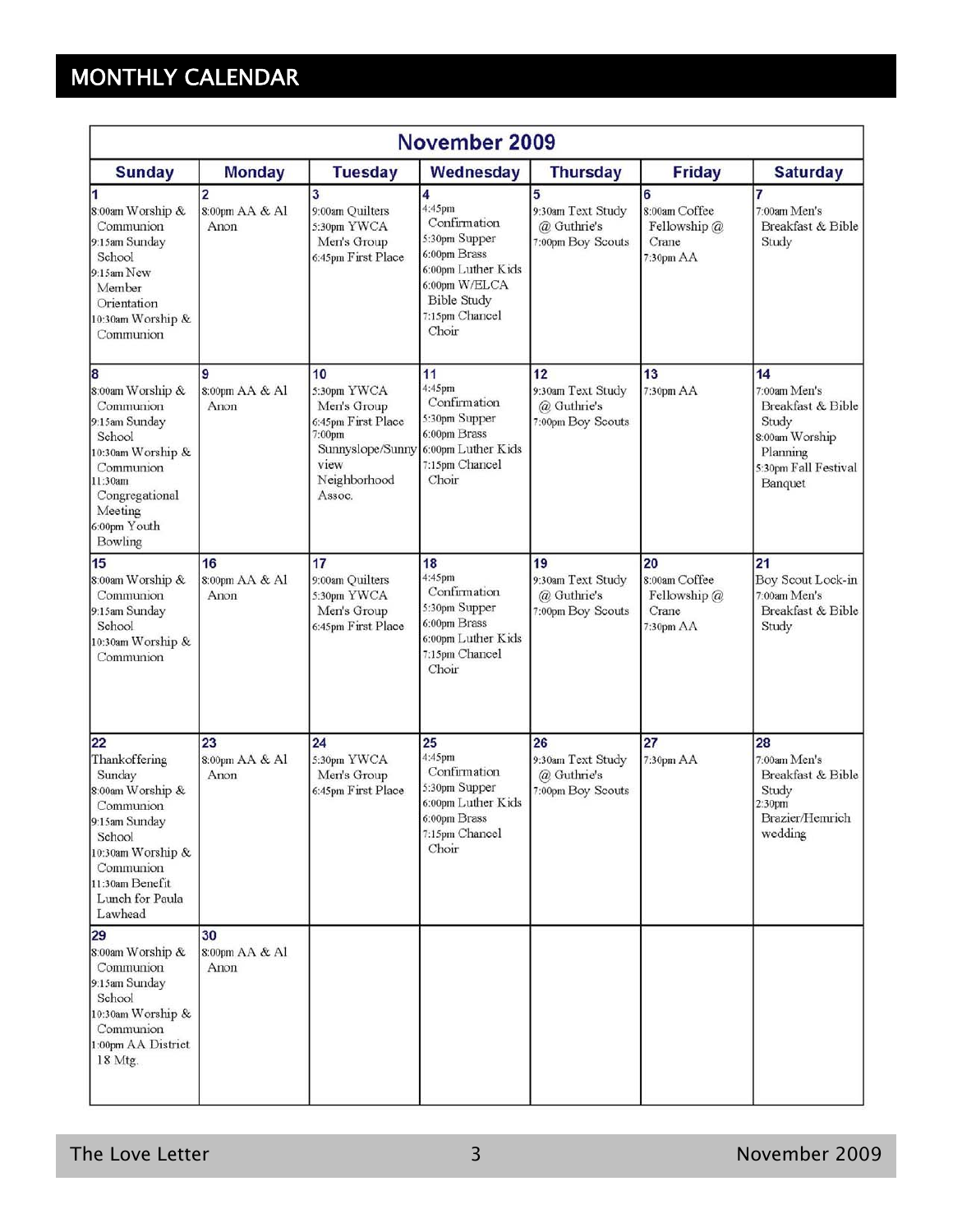#### Advent Planning – Call for Volunteers!

Do you have an idea for an Advent theme for this year? Have you seen something at another church and thought it would be great for us to try? Here's a short-term opportunity to help plan our Advent services!

The Worship Planning Committee is looking for members who would like to assist in the planning process for our Advent worship season. The committee will meet on November 14 at 8:00 a.m., and we invite you to join us. We will be selecting a theme for the season as well as hymns, banners, and such. If you have ideas to share, please come! If you have questions prior to the meeting, please contact Karen Mullen or speak with Carol Novak, Amy Kragnes, or Shawn Lorenzen.

If you are interested in planning seasonal worship services but are unable to participate now, please consider helping with planning for our Lenten worship services. That meeting will be on a Saturday morning in January; details will be announced closer to that time.



If you are not able to attend the planning meetings for Advent or Lent but have ideas for themes for either season, write them down and place them in Karen Mullen's mailbox at church. Be sure to leave your name along with your theme ideas!

|                          | November 1                                                          | November 8                          | November 15               | November 22                                          | November 29    |
|--------------------------|---------------------------------------------------------------------|-------------------------------------|---------------------------|------------------------------------------------------|----------------|
| Liturgist                |                                                                     |                                     |                           |                                                      |                |
| 8:00 a.m.                | Ron Thom                                                            | David Hild                          | Karen Armitage            |                                                      | Shawn Lorenzen |
| 10:30 a.m.               | Paul Christenson                                                    | Lori Vandeventer                    |                           | Susan Lueders                                        | Dave Rieff     |
| <b>Communion Servers</b> |                                                                     |                                     |                           |                                                      |                |
| 8:00 a.m.                |                                                                     |                                     | Armitage family           |                                                      |                |
| $10:30$ a.m.             | Paul and Deb<br>Christenson,<br>Barb Haskins and<br>Jessica Ritonya | Vandeventer family                  |                           | Dan and Ruth<br>Manning,<br>Ann Yarger and<br>family | Rieff family   |
| <b>Altar Care</b>        |                                                                     |                                     |                           |                                                      |                |
| 8:00 a.m.                |                                                                     | Doug and Rose<br>Roberts            | Deb Christenson           | Ed and Marjorie<br>Keiser                            |                |
| $10:30$ a.m.             |                                                                     | Randi VenHuizen,<br>Debra Gillespie | Brenda and<br>Suzanne Mac | Rowen family                                         |                |
| <b>Ushers</b>            |                                                                     |                                     |                           |                                                      |                |
| 8:00a.m.                 | David Hild, Paul Murphy, Claude Hall, Bob Christensen               |                                     |                           |                                                      |                |
| $10:30$ a.m.             | Dan Manning, Rex Quadhamer, Gary Ramsay, John Edwards               |                                     |                           |                                                      |                |

#### Lord of Love's Worship Servants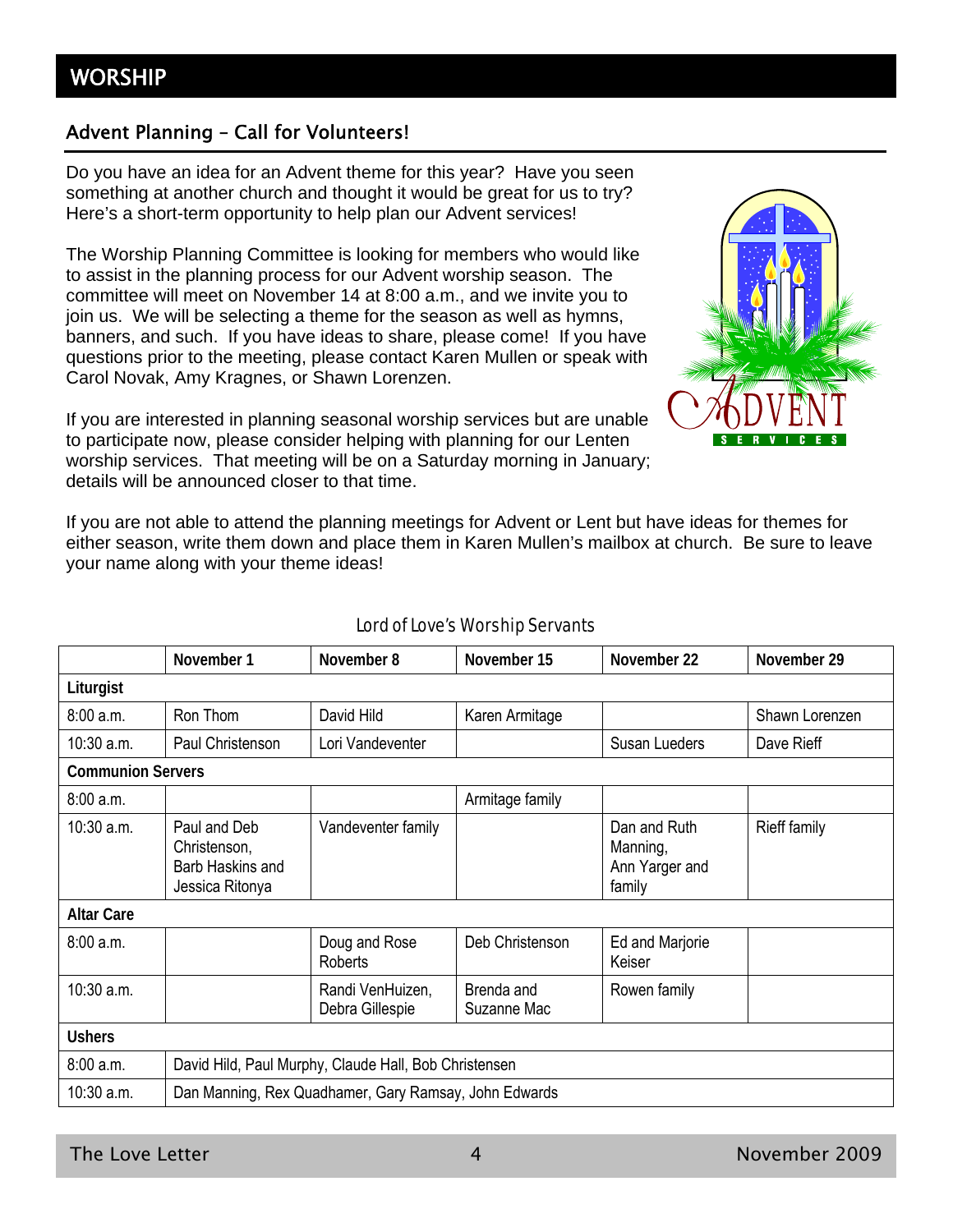#### Tape Ministry: Getting to Know Ann Christiansen by Karen Pickens and Rachel Novak

I have had the pleasure of knowing Ann Christiansen for many years now. I first met her when I started taking the worship tape to her husband Alvin. There was hardly a Sunday when Ann and Alvin were not eagerly waiting for my visit. And there was not a Sunday when I didn't look forward to being with them after Sunday services. It took little time for me to love them both. After Alvin's death, Ann moved in with her two daughters, Kathy and Sharon, where she still calls home. Ann has a wonderful little cozy space of her own filled with memories from the past and efficient enough to make life very comfortable. She calls it her "nest." I can still go there by following the aroma of delicious home cooking which Ann cooks for her family and friends.

Ann Kathryn Christiansen was born on January 8, 1922, in Culberston, Montana. She had three sisters and four brothers. One of her sisters died at the age of two from Scarlet Fever. Ann's father was a farmer, and he raised cattle. However, those were rough years because of the drought, and he eventually had to sell the cattle. When Ann was a sophomore, the family moved to Sidney, where her father was employed in a lumber yard until he retired. Ann's mother never worked outside of the home after she married.

While living in Culbertson, a favorite pastime for Ann and her siblings was playing circus. Few children today have a real live Shetland pony to play circus with as did Ann. Another playtime activity was riding on empty gasoline barrels. Riding horses to school was routine, even riding double. School was about 5 miles away. They also rode the horses to round up the cows. One ride proved to be quite scary. A storm came up while they were riding and frightened the horses, who took off for home without their riders. Ann and her brothers and sisters were left stranded with lightning and thunder all around. They thought of getting into a culvert but decided that wasn't a good idea, so they just ran for home. Lightning is one thing that scares Ann to this day.

Ann's family was never without a church, although the church was 12 miles away. In the winter, they went by sled pulled by horses. It was her father's responsibility to see that the pastor got to church since he lived quite a distance away. Ann remembers one particular Christmas Eve. She remembers that the Christmas tree was lit up with real candles. Two men stood by to watch the candles and were prepared to put out a fire, should it happen, with sand that they had in their buckets. When they came out of church, there were Christmas presents under the hay in the sleigh. How they got there was a mystery to Ann. On the way home that night, the horses got spooked and broke away. (Seems like their horses had minds of their own!) That night they all had to stay with their Grandpa Badts, who lived close by. Ann only remembers one Christmas present, which was a little broom. The little broom was a welcomed present, and Ann loved sweeping with it. She learned early to do what she would do throughout her life. Ann says she still enjoys sweeping.

When the family moved to Sidney, Ann had to start a brand new school. It was not a good experience for her, and by the time she was a junior, she decided she would have no more of school. She got a job as a housekeeper, which paid a dollar a day. Two years later, she got another job, which paid a little more plus board and room. That was in a boarding home and that was also where she met Alvin Christiansen. They became "best of friends and best of lovers" (Ann). In 1942, they were married. Of course, there was the war, but Alvin had been classified as 4F because of a rapid heart beat so

#### *Continued on the next page*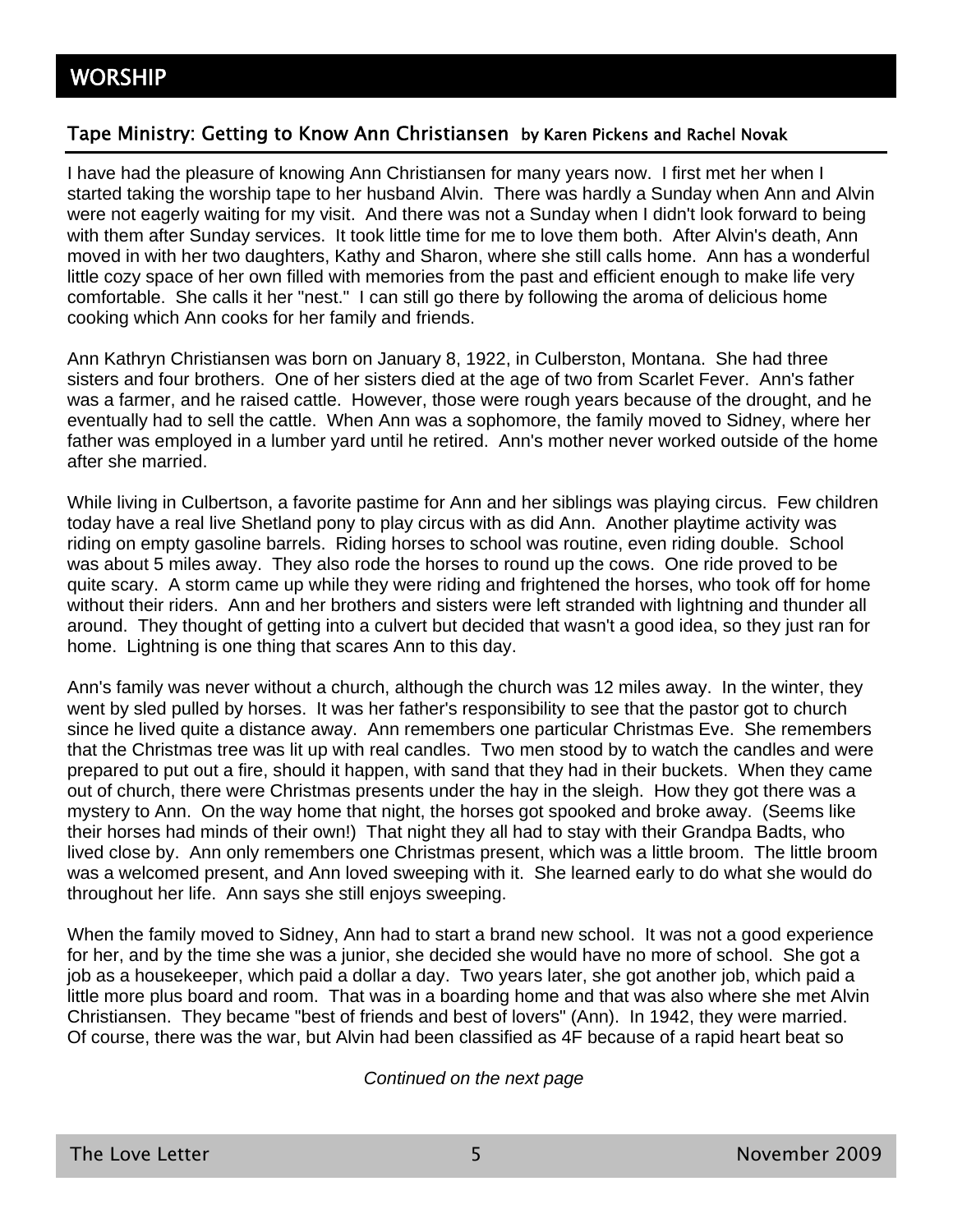#### Tape Ministry: Getting to Know Ann Christiansen, continued

they didn't think he would be drafted. However, like Floyd Welliver, he became eligible when warm bodies were needed. On August 28, 1942, Alvin was taken into the army. It would be nearly three years before Ann would see Alvin again. He was shipped to Iceland. The ship he was supposed to sail on sunk, and all aboard died. When it was his time to sail, they were all on edge. Of course, Ann knew none of this at the time as they were not allowed to write home any of that information. Finally, after two and a half years, he was allowed to come home on furlough for two weeks. After that, he was transferred to Fort Townsend, Washington, and Ann joined him. They were close to Seattle but had to take a ferry if they wanted to travel there.

In 1945, the war ended and they moved back to Sidney, which they had been longing to do. By that time, Ann was expecting her first child, Sharon. Alvin got a job at the Sugar Beet Factory and then became a painter for 21 years. Two more children were born to Ann and Alvin: Jim and Kathy. When Kathy was in kindergarten, Ann went to work at the church. The church secretary became her best friend. They took coffee breaks together every day and always had something good to eat. Friends have always been very important to Ann, and one thing she misses now is someone to get together with for coffee each day. Eventually, Ann and Alvin both got jobs in the school. Alvin was the custodian and Ann the cook.

In 1990, Alvin and Ann moved to Omaha. They chose an apartment in an excellent location, close to their children, their doctors, Hy-Vee grocery store, and Lord of Love Lutheran Church. Attending church was a must for both Ann and Alvin, especially Alvin who was a devout Lutheran. They made many friends through Golden Agers, a group started by Floyd Welliver and Helen Jordon. Eventually, Alvin was unable to come to church, and as stated earlier, church came to him through the worship tape and communion. Alvin died in 2003. He is dearly missed by Ann and her children. Alvin was a joy to be with, and his love for God was an inspiration to those who knew him, including me.

Today, Ann faithfully attends worship service with her daughter, Kathy. She also is involved in Bible Study on Thursday mornings at Janet Guthrie's home. Many of the quilts made at church have her signature on them, but she has had to give that up because of her failing eyesight. She keeps busy, however, tending to household chores and being with the much-loved family dog, Fiona. Reading, which also was one of Ann's passions, isn't possible, but Ann's daughter, Sharon, brings her books on tape from her job at the Omaha Public Library. Ann and her children are not ones to sit at home on weekends and holidays. They find plenty to do, which adds to their already full lives. It is rare that one sees a family so close and so intent on meeting the needs of one another.

In closing, I would like to say that before I took the worship tapes to the Christiansens, the only thing I really knew about them was that they sat on the left side of the church. Getting to know them through tape ministry has given me a heightened sense of community and has strengthened me as a person. When our family suffered the loss of one of our own loved ones, Ann and Kathy were the first ones to come to our home bringing comfort and food. We remain good friends to this day and get together whenever possible. These past few weeks, Rachel, Ann and I have gotten together for lunch as we put together the pieces of Ann's life. I know that you at Lord of Love will enjoy getting to know Ann Christensen as much as we have. Ann had only one stipulation in regard to writing her life story. "Keep it to one page." As you see, we have not followed her direction; I hope that she will forgive us.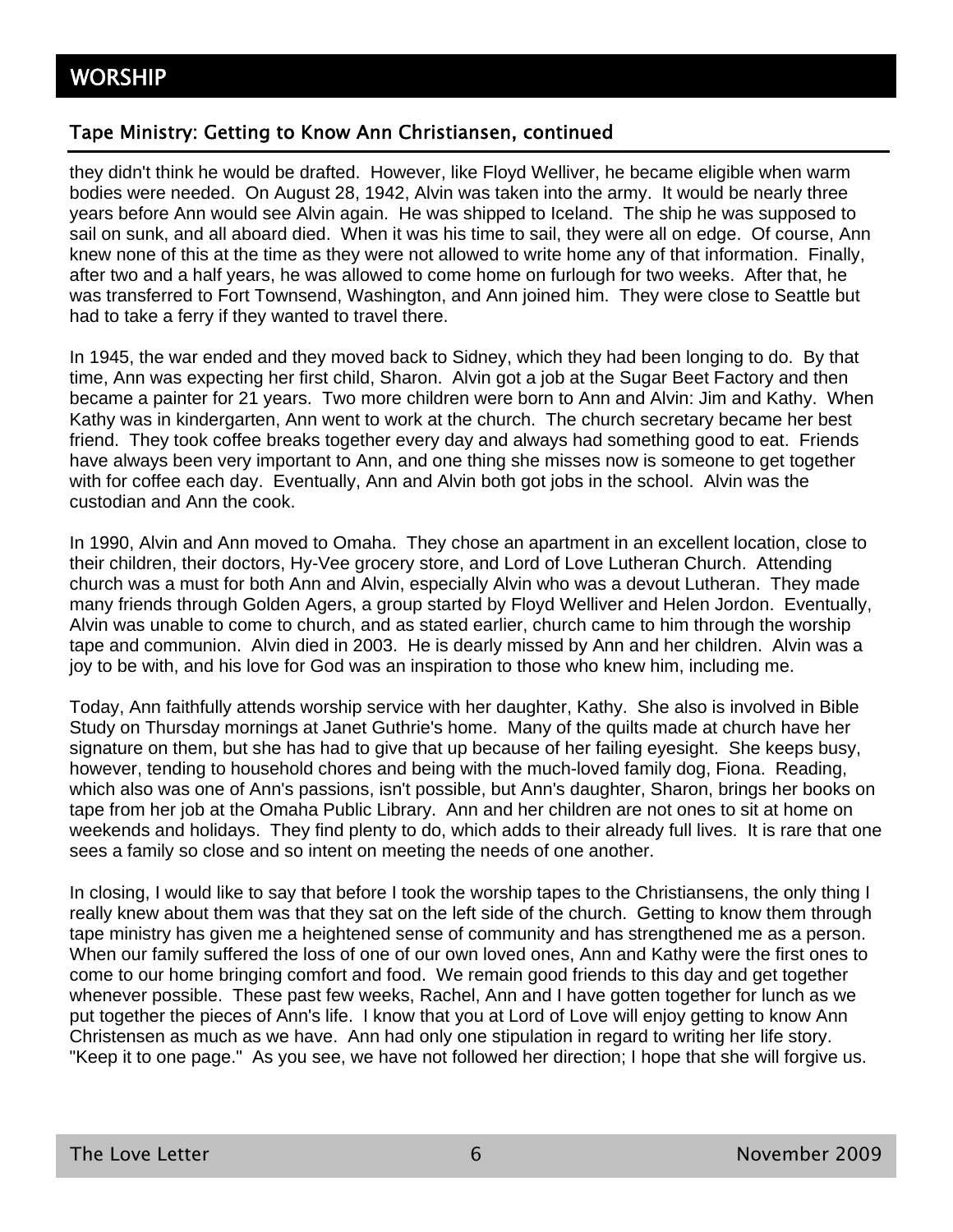# NURTURE

God's Bountiful Abundance Fall Festival Celebration Saturday, November 14, 2009

Dinner at 5:30 p.m.

Music of the 50s and 60s by The Jrs. at 7:00 p.m.

Silent Auction

Tickets are available Sundays at the church for \$15 or contact Ruth Manning (455-7211 or cranecoffeechick@gmail.com)

> Ticket sale deadline is Sunday, November 1

Childcare provided (bring a sack lunch)



#### Fall Festival Coming on November 14

#### **Silent Auction**

This year, we are hoping for a different look at the auction. Do you have a talent you would be willing to auction? Are you a great cook, a photographer, a carpenter? If that doesn't appeal to you, would you be willing to donate an item for auction, or share the cost with a friend? And if your gift is gab, would you be willing to go to businesses to solicit items or gift certificates?

Donations we've received so far include stained glass art, babysitting, a dinner party for 6, photo note cards, a Barbie basket, and a decorated cake.

We'll need items large and small, so anything you can provide would be great. Please let either Connie Walther (bcwalther@aol.com) or Jackie Combes (jcombes@cox.net) know as soon as possible what you have to offer.

#### **Helpers Needed on November 14**

We need help from some of our men to set up the dinner tables and chairs in the sanctuary (note change of location) after men's breakfast. (Suggestion: drop by the Fellowship Hall at 7:00 a.m. and enjoy breakfast and study with the guys first.)

At 10:00 a.m., we need helpers to decorate and set the tables, set up decorations, etc. Following the dinner and entertainment, please stay and set the sanctuary up for Sunday worship. I know it's a cliché, but many hands make light work!

Thank you for supporting this event, which will provide financial help for Building Families Boutique, a ministry of Lutheran Family Services of Nebraska. Ruth Henrichs, CEO of LFS, will share on that ministry at both worship services and adult forum on Nov. 1.

#### Weekly Education Opportunities at Lord of Love

|                                                                                  | Wednesday               |                                                                                                                                       |
|----------------------------------------------------------------------------------|-------------------------|---------------------------------------------------------------------------------------------------------------------------------------|
| Sunday School (Preschool - High School) @<br>LOL Classrooms                      | $4:45$ p.m.             | Confirmation (7 <sup>th</sup> & 8 <sup>th</sup> grades) @ LOL Abraham<br>Room                                                         |
| Adult Studies @ LOL Abraham, Mary, and<br>Joseph Rooms                           | 6:00 p.m.<br>6:00 p.m.  | Luther Kids ( $1st - 6th$ grades) @ LOL Preschool<br>Lutheran Woman Today Bible Study @ LOL<br>Joseph Room (first Wednesday of month) |
|                                                                                  |                         |                                                                                                                                       |
| Lutheran Woman Today Bible Study @ Old<br>Country Buffet (first Monday of month) | Thursday<br>$9:30$ a.m. | Text Study @ Guthries                                                                                                                 |
| First Place Bible Study @ LOL Joseph Room                                        | Saturday<br>$7:00$ a.m. | Men's Breakfast and Bible Study @ LOL<br><b>Fellowship Hall</b>                                                                       |
|                                                                                  |                         |                                                                                                                                       |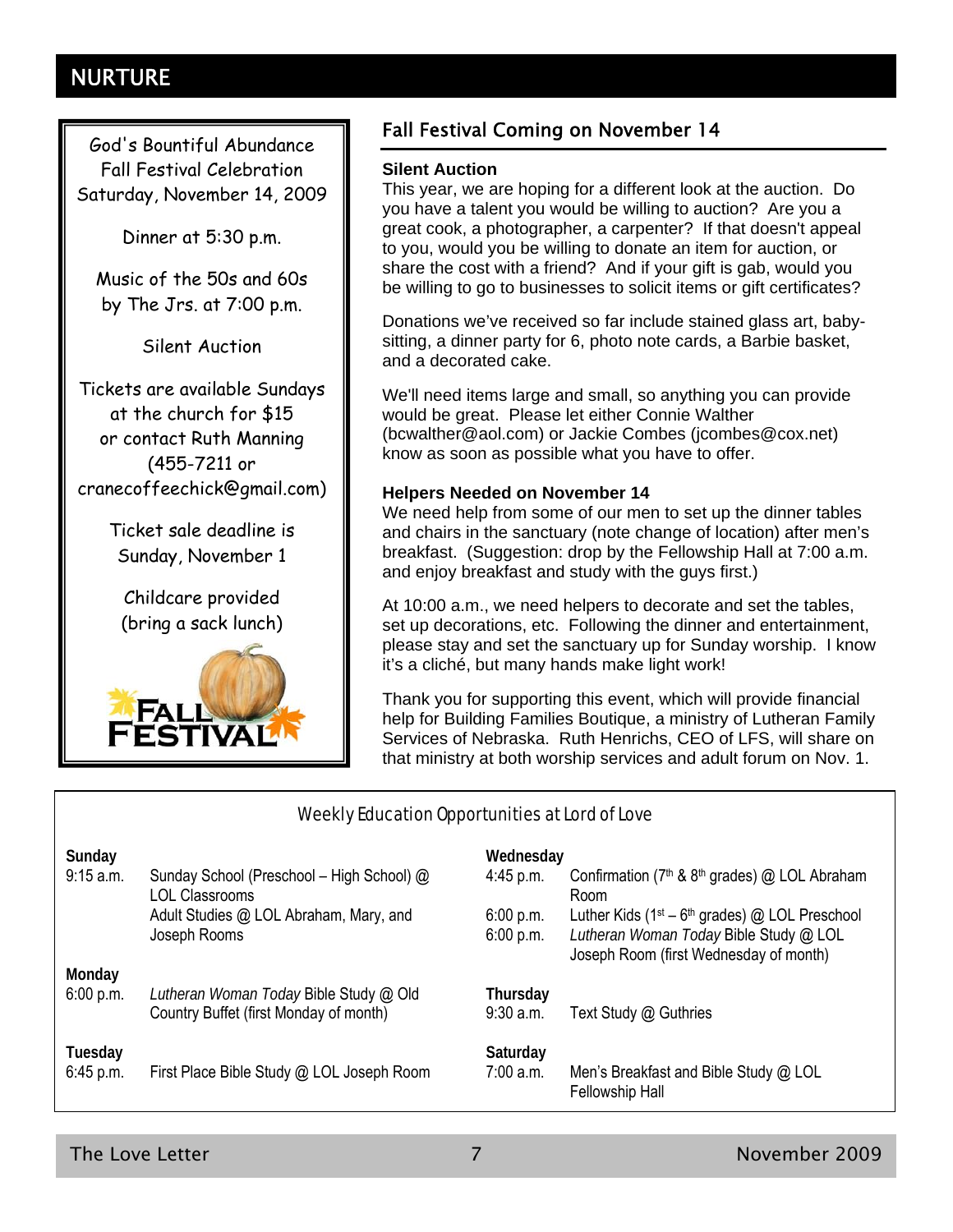#### Fundraiser for Our Seminarians **Annual Thanksgiving Pie Fest**

Please join us for a lunch fundraiser for Paula Lawhead and Rebecca Lund on Sunday, **November 22** after the 10:30 a.m. worship service. Paula will be graduating from Luther Seminary on May 30, 2010, and Rebecca is currently doing her internship in St. Louis.

There will be a free will donation for lunch. Any monies raised will be matched up to \$4,000 per seminarian by Sheridan Lutheran Church and Yankee Hill Golf Course in Lincoln, NE. Please come and show your support for these two remarkable women!



Bake a Pie! Buy a Pie! Bring a Pie! Eat Pie! The annual Pie Fest will be held following the Thanksgiving worship service on Sunday, November 22 at 7:00 p.m. Come and give thanks for God's bountiful abundance followed by pie and coffee in the Fellowship Hall.



#### Lord of Love Preschool Update by Michelle Petersen



Preschool is off to a great start! I have classes every morning this year, with about 8 kids in class each day. So far this year, we have begun the alphabet, with letters A through F already finished. Each week, I focus on one letter of the alphabet, and the week's curriculum focuses on that letter. For example, for "F" week, we learned about fire safety, feelings, and the fruits of the spirit. We also made "Friendship Salad," and each child brought one thing to add to the "salad" (a.k.a. trail mix). We talked about how cooperation and friendship can turn good things into GREAT things.

We are also going to be "world explorers" this year as we learn about different parts of the world. In September, we "visited" the United States and learned about Barack Obama's inspirational words "Yes, we can!" and the American flag. Check out their great flags in the preschool windows as you pass by at church! In October, our travels took us to Europe. We read the Madeline book and talked about how her school was similar to and different from our own.

We had a nice field trip in September to the OPPD Arboretum, where we took a nature walk. I gave each child a map of our path along with things in nature to look for as we walked. Our October field trip to Vala's Pumpkin Patch FINALLY took place on Monday after being rescheduled three times due to this crazy October wintry weather!

The preschool garage sale was a success, despite the surprisingly large amount of snowfall we received that morning. We made about \$300, which will be used to purchase classroom supplies and fund special events. Thank you to all of you who donated items and/or shopped the garage sale!

I also want to say a huge thank you to those of you who purchased Scholastic Books through the preschool to donate to the Literacy Center book drive. The preschool received over \$30 in free books and TONS of bonus points to purchase books or supplies in the future! THANK YOU!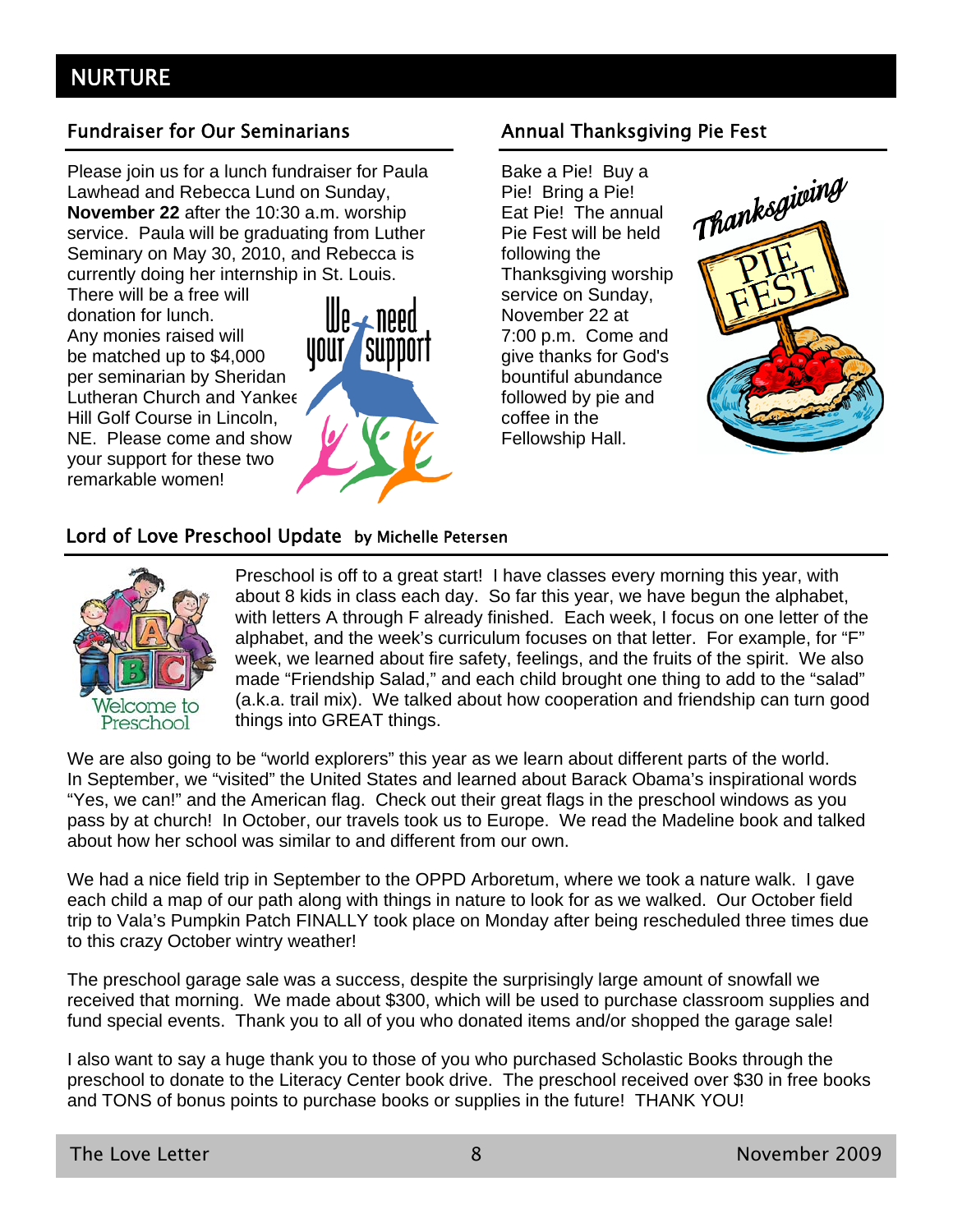#### Rebecca's Vicar (ad)Ventures Part II by Rebecca Lund

As students leave for fall break, it is hard to believe I have been in St. Louis for about 3 months now!! I am finally feeling like I remember most names and faces on Sunday mornings, and I have developed deeper relationships with several students. In particular, I enjoy carpooling with a Washington University student to St. Louis University and back for our Wednesday night Bible study. I've found that often the big questions and conversations arise not only in the large group but in the drive home or cleaning up after dinner. Our studies of the book of Revelation on Mondays and Wednesdays have resulted in more conversations about life issues than I could have imagined. How is the Church still relevant today? What do we believe about heaven and hell? Is God primarily a God of judgment or of grace? These are all questions we have wrestled with this fall. We will end the month of October with a "Tell-tale Heart" retreat the night before Halloween, where we will help students explore their true selves and who God is calling them to be, before going out dressed up as someone else!

At Bethel, I have started being more involved with worship planning. The first Sunday of every month, we hold a "Center Celebration" in place of adult forum and Sunday school. This is a worship service planned by lay members (usually two or three families) with a theme. I am helping with our December center celebration, with the theme "Welcoming the Stranger." This October, I had the opportunity to attend a "Welcoming Church" training that Bethel hosted with other churches in the area, and we hope to incorporate some learnings into that service. Pr. Yancey and I are starting a Tuesday night Bible study on the book of Romans, and I have also begun teaching confirmation by myself.

Finally, Pr. Rebecca and I are planning an undergraduate alternative spring break trip to Guatemala in March! I am excited to use my travel experience and passion for the accompaniment model for global mission in creating a trip that is meaningful for students. We are working with the Iglesia Luterana Agustina de Guatemala and its pastors to expose students to a different kind of Lutheranism as well as a different way of life. It is exciting to be part of the two vibrant ministries of Bethel Lutheran Church and Lutheran Campus Ministry. I pray that Lord of Love, in its own mission, continues to be vibrant and growing! Thank you for your continued prayers and support!

# **OUTREACH**

#### Lord of Love Outreach Committee Update

Lots of folks have been doing lots of things to be the church for lots of people under the Outreach umbrella. Thanks to Randi VenHuizen, Kathy Christiansen, and Lynda McGraw, meaningful **follow-up with visitors** at Lord of Love occurs. **Advertising** takes place via signage, ads and listings in the various phone books, and in print. The Mission Possible Team is now working on **education** 

**outreach** by collecting books to share with folks in the area through the Literacy Center. We again participated in a local **Habitat for Humanity** endeavor. Many hands helped with the **garden project** that resulted in giving over 1,000 pounds of fresh produce to people who do not often get fresh vegetables. Ш Thanks to all of you who helped in any way this past year to be the hands of Christ.

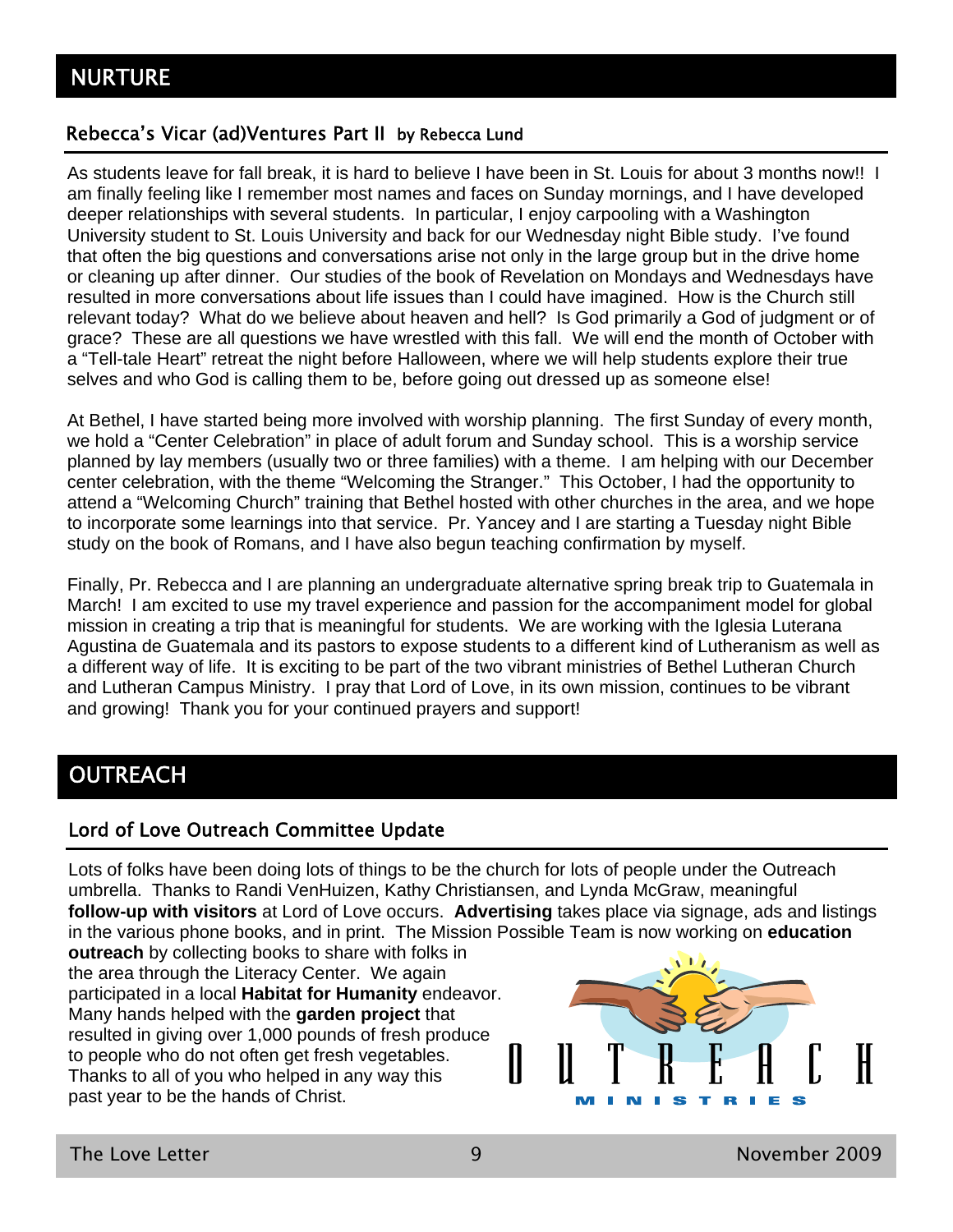#### October 2009 Council Report by Don Rowen, Council Vice-President

The Lord of Love council met on October 20, 2009. The minutes of the October meeting are summarized as follows:

- **Budget** The council considered suggestions for adjustments to the proposed 2010 budget that were made at the budget forum held on October 11, 2009. After considering each suggestion, the council decided to make no changes to the proposed budget. The council approved the budget for presentation to the congregation.
- **Youth Leader** The council considered a proposed job description for the youth leader position that had been developed by the Youth Ministry Team. It was decided that we wanted to add some additional information to the job description. The council voted to approve the recommendation that Adam Lueders be hired as the youth leader at the present salary of \$4,000 per year.
- **Memorial Committee** The council considered a job description for the Memorial Committee. A couple of changes were suggested. The council agreed to form a Memorial Committee again to handle the duties described.
- **New Member Orientation and Reception** The church will be host an orientation session on November 1 for individuals wishing to join Lord of Love. Then these individuals will join the church on November 8, with a reception between worship services.
- **November Congregational Meeting** The council discussed the items to be handled at the November congregational meeting.
- **Property Committee and Major Improvement Projects** The council discussed potential improvement projects on which the property committee is working. The council decided that the priority for the projects would be: 1) replacing the lights; 2) fixing the south driveway; and 3) refurbishing the organ. The council decided to develop information about these projects for the November congregational meeting and to ask the congregation to pay for these projects with funds from the Major improvement project and ask for a special gift from congregational members.

#### Bits and Pieces by Doug Aden, Council President

On November 8, Lord of Love will hold its **November Congregational Meeting**. As of now, the agenda will include the following three major items: the 2010 Budget, the election of Council members, and the approval of the Major Improvement Budget.

*Continued on the next page* 

#### 2009 Lord of Love Church Council and Strategic Planning Committee

**Executive Committee:** Doug Aden, President; Don Rowen, Vice-President; Brian Walther, Secretary; Lisa Meyer, Treasurer

**Finance:** Brad VenHuizen\*, Paul Barnett, and Jackie Combes

**Nurture:** Heather Christensen\*, Angie Meyer, and Liz Smith

**Outreach:** Deb Lund\*, Brian Vandeventer, and John Florea

**Property:** Craig Pennell\*, Doug Roberts, and Joe Combes

**Worship:** Karen Mullen\*, Debra Gillespie, and one other to be announced

Committee chairpersons are denoted with an asterisk; council members are underlined.

The Executive Committee is not part of the Strategic Planning Committee.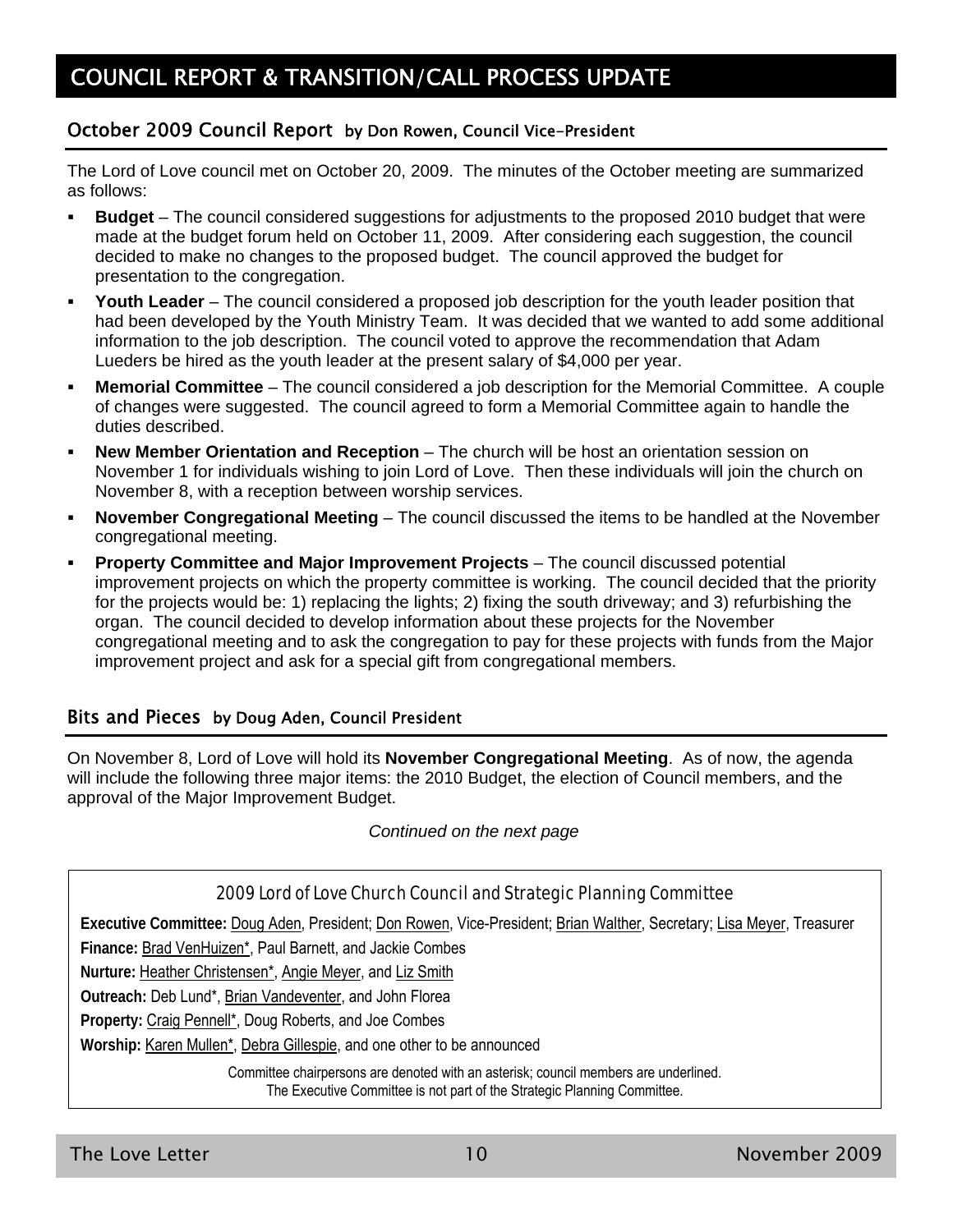#### Bits and Pieces, continued

The total expenses in the **2010 Budget** are only \$941 greater than the 2009 Budget, but we have a deficit of \$27,566. The main reasons for this deficit are a reduction in projected income of \$18,000 and an increase in Pastoral Transition Expenses of \$7,500. Why did we reduce projected income by that amount? Because during the last few years, our income has decreased. In 2007, the total general income was \$290,400; in 2008, the total general income was \$266,500; and by annualizing the September 30 numbers, the projected general income for 2009 is \$250,400. Our projected income of \$280,000 may seem to be ambitious.

Several comments or suggestions for the budget were made at the Budget Forum. The Council discussed each of these items at their last meeting and the thoughts of the Council will be given when the budget is presented for approval at the Congregational Meeting. The 2010 Budget is tight. There is not room for much cutting except in the areas of missions and salaries. A reduction in these areas would greatly affect the operation of our church.

The **Nominating Committee** has completed its tasks, and there is a nominee for each position of the Council. The slate of nominees will be presented at the meeting.

The Resources Committee will make a recommendation regarding expenditures from the **Major Improvement Fund**. These recommendations will include changing the lighting in the sanctuary, repairing the south driveway, and making repairs to the organ. We do have a proposal for the lighting. Costs for the south driveway have not been finalized but will be completed by the meeting. The total cost for these three projects exceed the monies in the Major Improvement Fund, so we will also discuss a method of financing. If all goes well, we should have new lighting in the sanctuary in the next few months.

A Youth Ministry Team was appointed in August and charged with the task of preparing a job description for the **Youth Leader** and making a recommendation for a new youth leader. That job has been completed. The Job Description is in the final stages of approval by the Council, and the Council approved hiring Adam Lueders as the new Youth Director. Just a note about the Youth Group—they had 20 participants at a lock-in during the last part of October.

We are always concerned about how adults relate with the youth in our church. Lord of Love has had a **"Youth Protection" training program** for adults who are involved in Sunday School and VBS. The Council voted to require that all adults who work with youth take this program every 2 years. If you have not completed the course in the last 2 years, you will be asked to take it again.

Lord of Love has not had an active **Memorial Committee** for a long time. The Council approved a Job Description for the formation of a Memorial Committee. If you are interested in being a part of this committee, please let a Council member know. Once the Memorial Committee is organized, the time commitment will not be that great.

In our journey toward forming a **Call Committee**, Pastor Lee Gries from the Synod office will meet with the Council on December 15 and explain the mechanics and goals of the call process. This is in preparation for being able to formalize the call process at the February Congregational Meeting.

A question: why is it that a church that claims to be interested in youth and acknowledges that a good youth program is necessary to attract new members cannot fill the position of **Sunday School Coordinator**?

The volunteer sheet for bringing **doughnuts** to church on Sunday morning is empty. We need your help. Please volunteer for this task.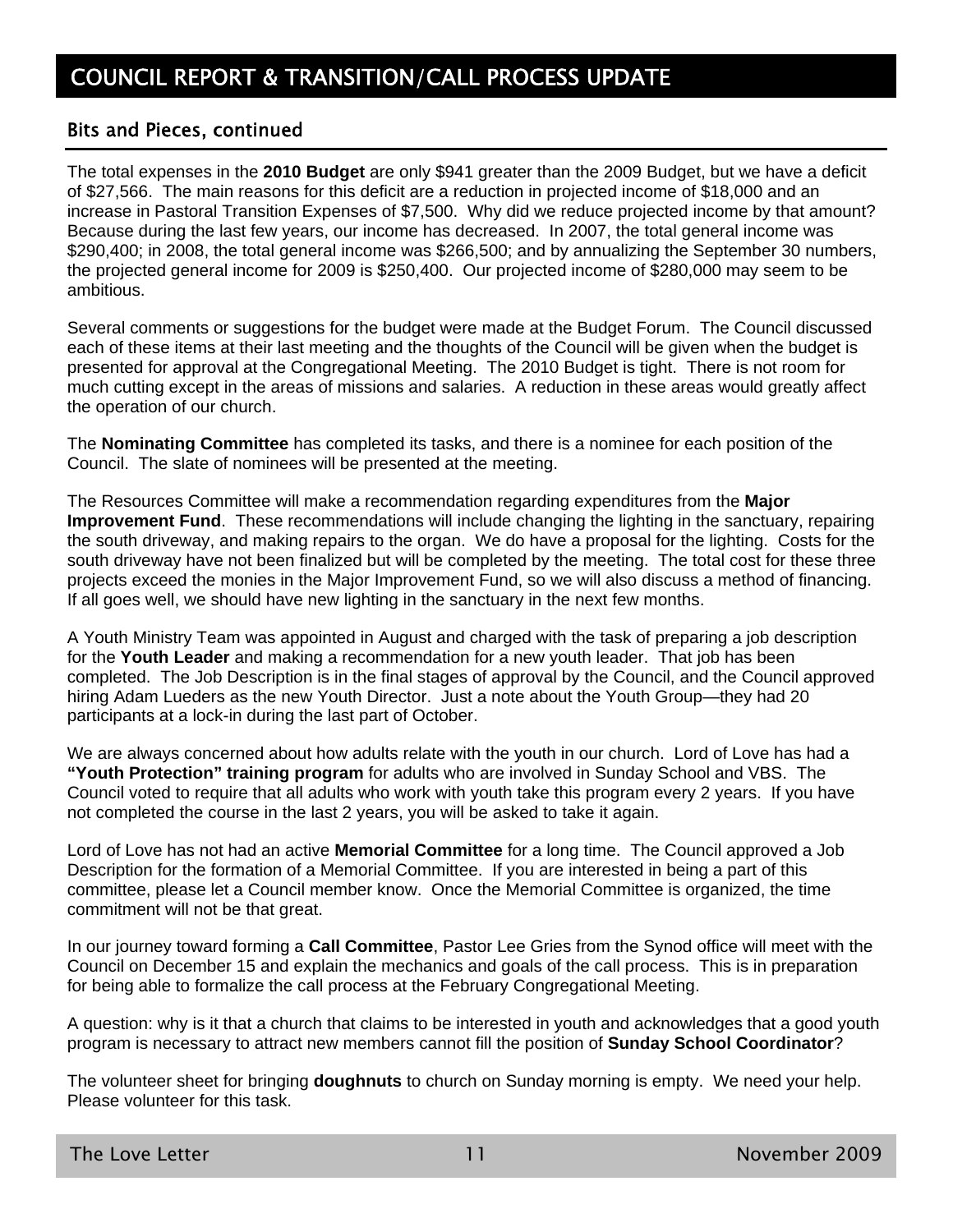# WOMEN OF LOVE

#### Blessings from Ruth Manning, President, LOL Women of Love Coffee

To my Sisters in Christ,

A special thanks to several of our women who chose to "Act Boldly," the theme of Women of the ELCA. Attending their first Nebraska Synodical Women's Organization Convention were Pauline Shaffer and Kelly Duffy, who also took on the role of delegate. Our third "bold woman" is Gwen Edwards, who accepted the election as president of NSWO for a term of 2 years. Pauline and Kelly share their experiences with you in this issue of *The Love Letter*.

At our general meeting on October 17, four more women acted "boldly" by being elected to the 2010 LOL Women's Ministry team for the first time. They are Janet Baker, Val Florea, Pauline Shaffer, and Shirley Schuchard. Kelly Duffy, Ruth Manning, Beth Olson, and Rose Roberts were re-elected to the team.

Please pray for these women as they serve in women's ministry leadership, and for all our women as they find their "bold."

Peace and love, Ruth Manning, President

#### Orientation and Program Planning

# Fellowship

All women are invited to join the Lord's Laughing Ladies for 8:00 a.m. coffee fellowship at Crane Coffee,  $77<sup>th</sup>$  and Cass, on November 13 and 27. You don't need to be a coffee drinker to enjoy the



Saturday, November 21 is an important day for Lord of Love Women's Ministry. The revised constitution and by-laws of LOL Women of the ELCA was adopted at the general meeting on October 17. This means a change from the board format (president, secretary, and treasurer) to the team ministry format.

At 9:00 a.m., outgoing and newly elected team ministry members will meet for the orientation session. This will include taking a spiritual gifts inventory to help match gifts and passions to tasks performed by the ministry team.



All women are invited to join us at 10:45 a.m., when we will evaluate our program and mission efforts of 2009 and develop the 2010 program. Please come and share your ideas. Are their some subjects you'd like to see us cover in a one-time workshop or a two- or three-session class? *Raising Up Healthy Women and Girls* is the W/ELCA health initiative. What are some things we can do at LOL to develop this program (remember, health is physical, spiritual, and emotional)? What are you interested in? Think outside the box! Remember, we are not our mother's Ladies Aid! Neither are we last year's LOL Women of Love! Help us to continue to stretch and grow in all aspects of our lives.

At 11:30 a.m., a light lunch will be provided. We will conclude our session at 1:00 p.m. Please come, and Act Boldly!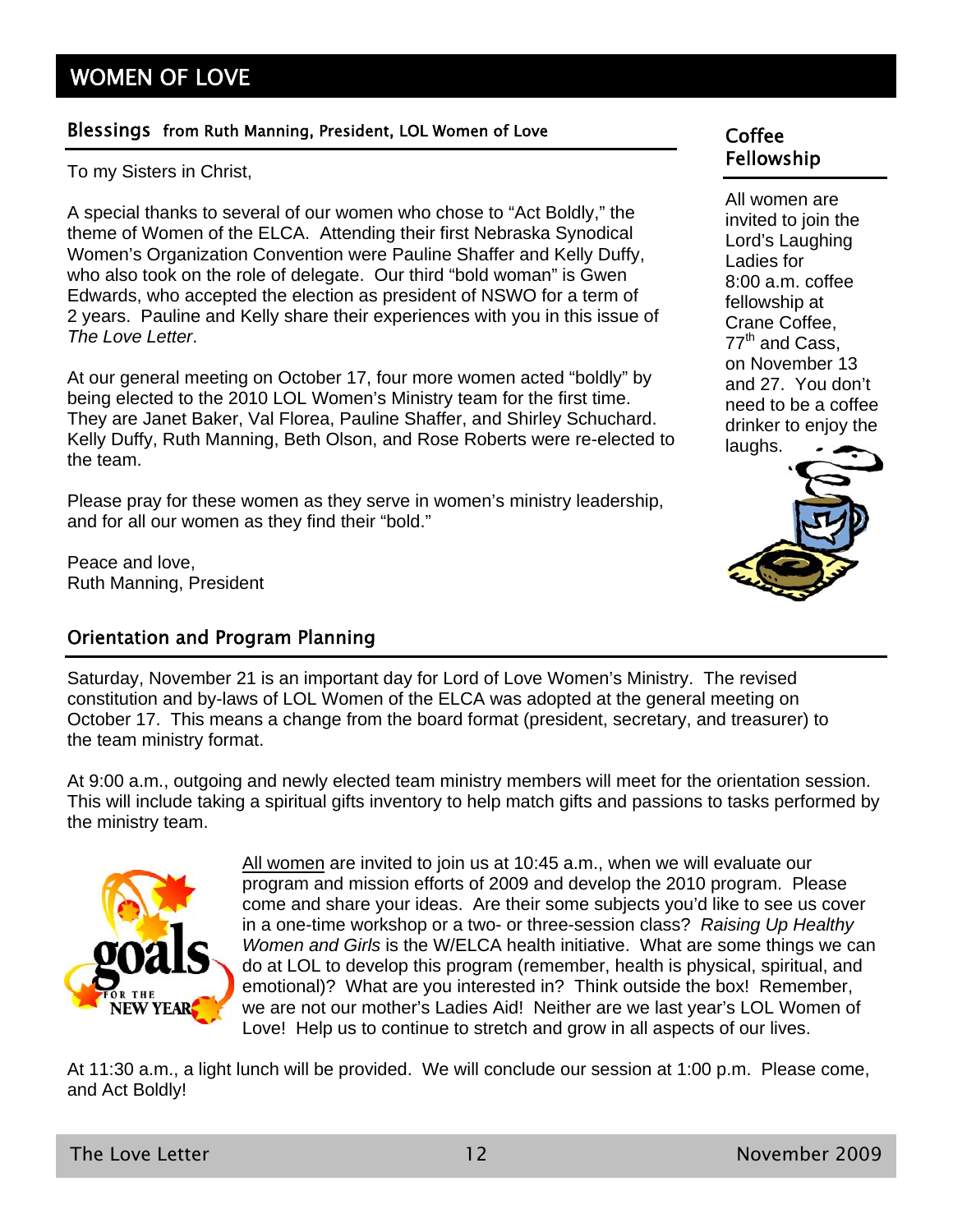## Lutheran Woman Today Bible Study – To God's Beloved: Paul's Letter to the Romans

Session 3 – *Hope Does Not Disappoint* "So you almost consider yourselves dead to sin and alive to God in Jesus Christ." (Romans 6:13b)

There are three opportunities for you to participate in this study:

- Monday, November 2, Old Country Buffet, 145th and West Center Road at 6:00 p.m.
- Wednesday, November 4, Mary Room at 6:00 p.m.
- Sunday, November 8 (Part 1) and November 15 (Part 2) in the Conference Room at 9:15 a.m.

All women are invited to participate in one of these groups.

## Thankoffering Sunday

Women of the Lutheran church have been gathering in the setting of Thankoffering services since the early 1900s. It is a tradition grounded in our celebration of community. We come together as faithful women joyfully giving thanks and praise for what God has given us. Thankofferings will be submitted to CWO (Church-wide Women's Organization) for the total outreach of the women's organization. On Sunday, November 22, we will participate in our Thankoffering Service at both worship services.



Several of us have been using the Thankoffering boxes throughout the year, dropping in coins in a thanksgiving response to God. For those of you who do not have a box, an envelope will be available for your offering.

#### NSWO 2009 Convention by Pauline Shaffer

#### Would you enjoy a peaceful weekend with spiritual growth and relaxing humor? That is what I experienced at the NSWO convention in Kearney. The weekend was full of lessons, talks, and fellowship. This was the first state convention that I attended, and I plan on attending the next convention to see what they have planned.

Are you going to be at the 2011 convention in Kearney? You will be renewed if you do.



### Project Hope

Please continue to bring in items for Project Hope and place them in the containers under the Information Center. Monthly needs for November are baking supplies, such as flour and sugar, and cookies. Always needed are canned vegetables and fruit, peanut butter, baked beans, and bathroom tissue. Personal care items are also needed. Thank you for your generosity.

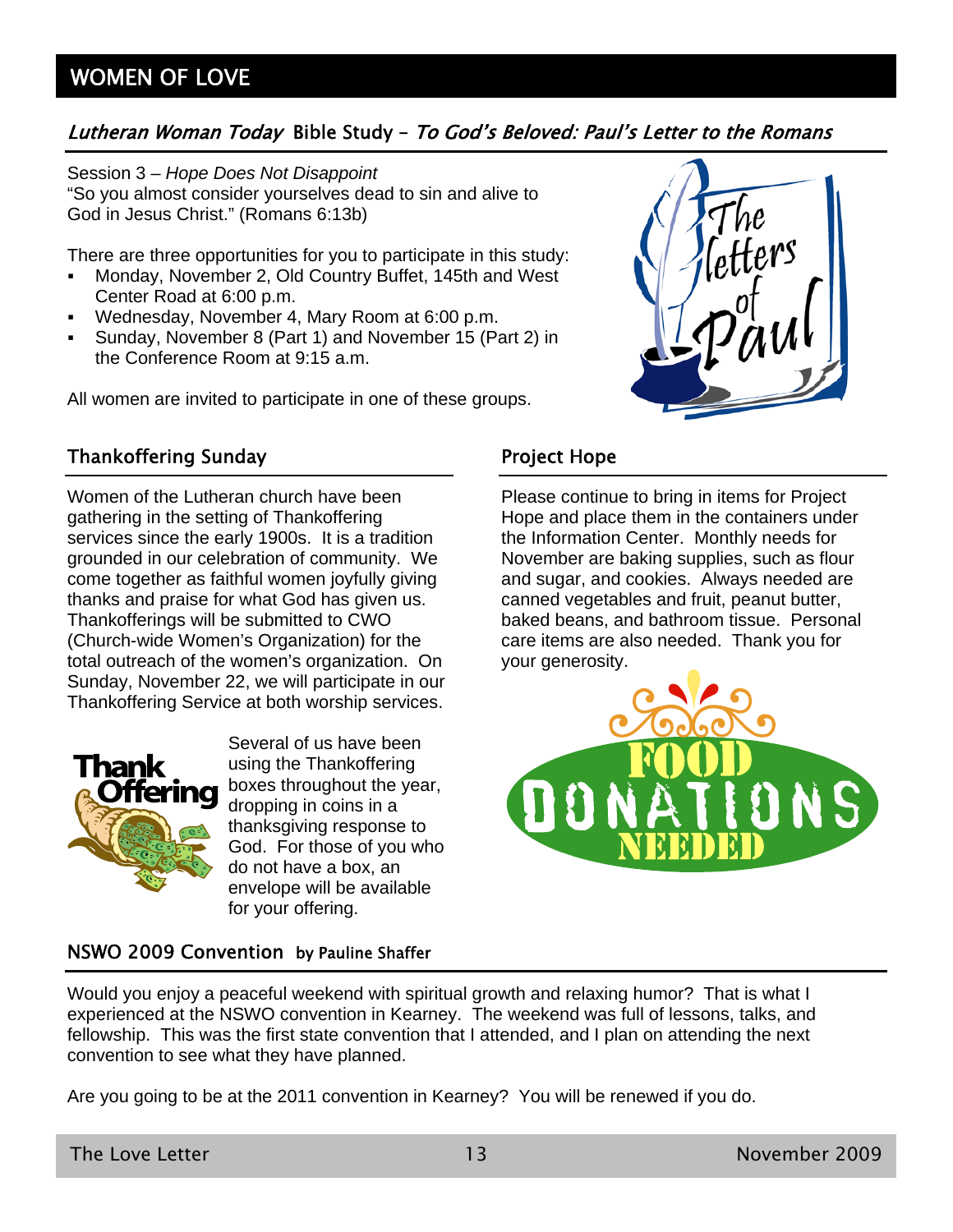#### NSWO 2009 Convention by Kelly Duffy

This fall, I served as Lord of Love's delegate to the NSWO (Nebraska Synodical Women's Organization) convention in Kearney. Also attending from our congregation were Gwen Edwards and Ruth Manning (old pros at the convention) and Pauline Shaffer (who was a first-timer, like me). I have to admit, I didn't immediately offer up my time to serve as delegate when the opportunity was first presented. Ruth was to the point of "pleading on her knees for a delegate" when I decided to volunteer. But after I was reassured that I could handle the position, I did consider it an opportunity and looked forward to the trip.

The drive down with Pauline was so much fun that we missed the exits for Grand Island, where we had planned to stop for lunch, and soon found ourselves in Kearney where we registered, took part in workshops, ate with our Lord of Love crew (including Dan Manning), and then joined others in worship led by Bishop deFreese. After that, Anita deFreese led an icebreaker to help us get to know each other better. I was worn out and ready for bed, but had to set the alarm clock early for Saturday's "Run, Walk 'N Roll". I registered for that because I wanted some exercise before sitting on my butt all day, and because the money that I raised from generous women at the convention was for a good cause—Raising Up Healthy Women and Girls.

When the alarm went off, Pauline was already awake. She told me she would be. I probably didn't need to set the alarm, but no way was I going to miss my walk. Our group got acquainted as we walked briskly in the cold morning air. It was dark. We could see the bright yellow arches of a McDonalds on the horizon, but better yet, we could see a whole sky full of stars. I looked up in awe, enjoying a view I don't often see.

Saturday and Sunday were also filled with activities—Bible studies, workshops, worship, and business meetings, too. On Saturday, a total of 211 individuals were in attendance, and 202 attended on Sunday. I took my place with the other delegates, my information packet at hand. I could tell that many women had put in a lot of care and time serving in various capacities. We approved reports and budgets and voted to pass resolutions and to fill positions (giving hard-working women more opportunities to serve). Everything was run very smoothly, and it was easy to catch on to the proceedings.

| <b>Board Officers</b>                                                                                   |                       |                                       |  |
|---------------------------------------------------------------------------------------------------------|-----------------------|---------------------------------------|--|
| President                                                                                               | <b>Gwen Edwards</b>   | Lord of Love Lutheran / Omaha         |  |
| <b>Vice President</b>                                                                                   | Leslie Marchando-Cook | Holy Trinity Lutheran / Sidney        |  |
| Secretary                                                                                               | Jane Johnson          | Trinity Lutheran / Newman Grove       |  |
| Treasurer                                                                                               | Nancy Johnson         | Rejoice! Lutheran / Omaha             |  |
| <b>Conference Board Representatives</b>                                                                 |                       |                                       |  |
| Central                                                                                                 | Carol Ann Ortegren    | Salem Evangelical Church / Stromsburg |  |
| <b>High Plains</b>                                                                                      | Nancy Steele          | Calvary Lutheran / Scottsbluff        |  |
| Metro East                                                                                              | Jody Ptacnik          | First Lutheran / Blair                |  |
| <b>Midlands</b>                                                                                         | Jane Flores           | St. Paul / Hooper                     |  |
| Northeast                                                                                               | Mae Greve             | Salem / Wakefield                     |  |
| Southeast                                                                                               | Michelle Steadman     | St. Paul (Hickory Grove) / Auburn     |  |
| Southern Prairie                                                                                        | Carol Bosshardt       | First St. Paul / Hastings             |  |
| <b>2011 Triennial Delegates</b>                                                                         |                       |                                       |  |
| Tara Bahnfleth, Carol Bierman, Lynn Echternkamp, Shirley Kehne, Lanette Kellogg,                        |                       |                                       |  |
| Terri Johnson, Emily Laaker, Fran Hughes, Mary Mayfield. (1 <sup>st</sup> Alternate Teresa Christensen) |                       |                                       |  |

We Lord of Love women were very excited and proud to see Gwen Edwards elected as NSWO President for 2009-2011. Also elected were:

#### *Continued on the next page*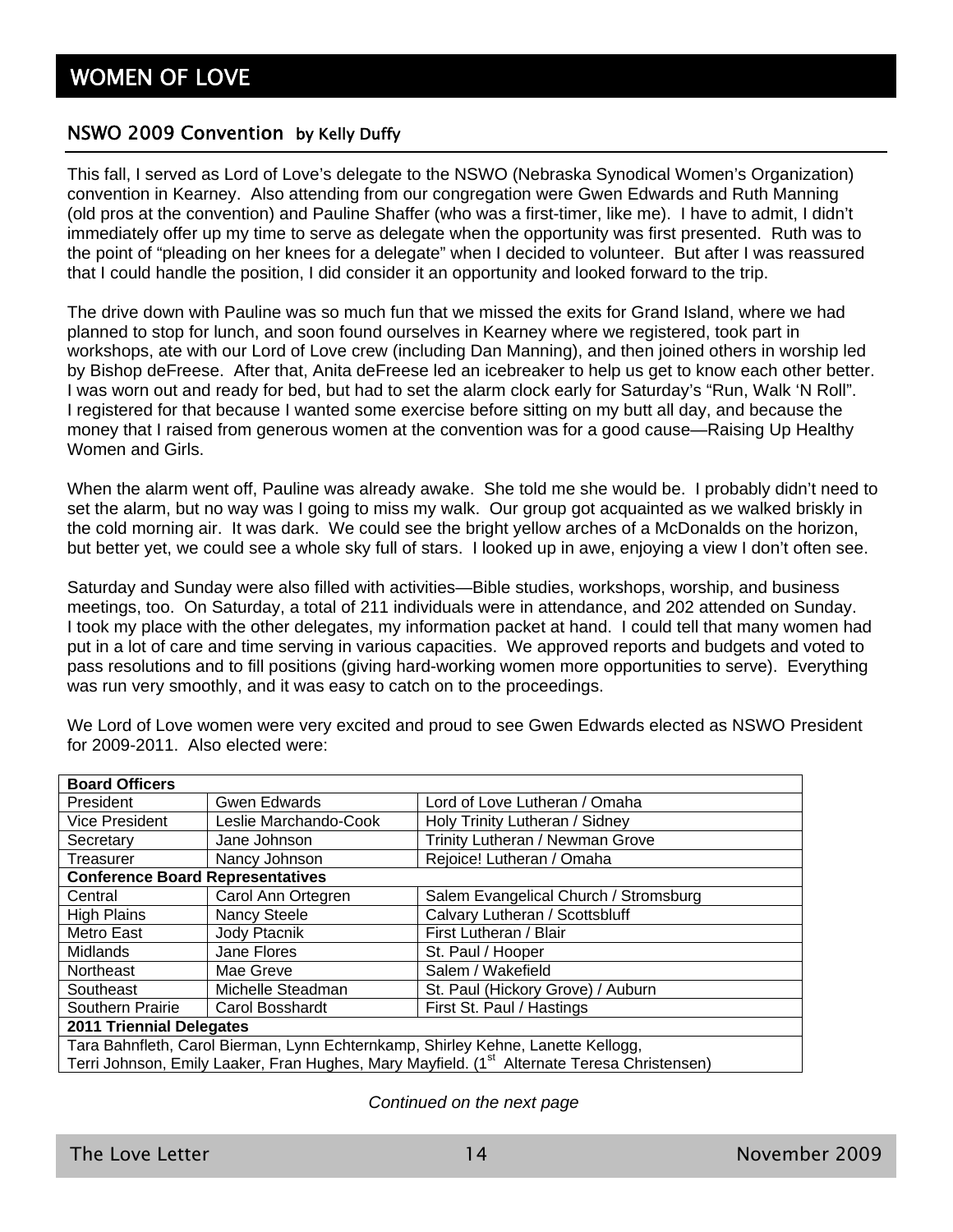#### NSWO 2009 Convention, continued by Kelly Duffy

Total mission offering at the convention was \$6,411.50. Tangible offerings for the convention were items for health and school kits. Volunteers assembled hundreds of the kits at the convention. A silent auction for linens painted and donated by women in Argentina brought in money designated for Building Families Boutique.

Beth Wrenn, churchwide president of the Women of the ELCA, came all the way from North Carolina to join us at the convention. She was there to greet, advise, educate, share, listen, and grow. She wanted to thank and encourage individual women, and I want to pass that on to you. You do make a difference. It may not seem like much to you when you give in the many ways that you do, but it does make a difference because your efforts are multiplied across the state, the nation, and the world. It starts with individuals in a church like ours.

Finally, I would like to close with the theme of the convention, "Be Still and Feel Christ's Heart Within You", and with the words to the theme song. I invite you to read them out loud. Then be.



Be still and know that I am God. Be still and know that I am. Be still and know. Be still.



#### Calendar of Events

#### **November**

| <b>INUVUIIIDUI</b> |                    |                                                                 |                         |
|--------------------|--------------------|-----------------------------------------------------------------|-------------------------|
| 2                  | 6:00 p.m.          | LWT Bible Study, Old Country Buffet, 145th and West Center Road |                         |
| 3                  | $9:00$ a.m.        | Quilters, Fellowship Hall                                       |                         |
| 4                  | 6:00 p.m.          | LWT Bible Study, Joseph Room                                    |                         |
| 8                  | $9:15$ a.m.        | LWT Bible Study (Part 1), Conference Room                       |                         |
| 11                 | 6:00 p.m.          | Ministry Team Meeting, Joseph Room                              |                         |
| 13                 | $8:00$ a.m.        | Coffee Fellowship, Crane Coffee, 77th and Cass                  | IOVEN                   |
| 14                 | 5:30 p.m.          | <b>Fall Festival Dinner</b>                                     |                         |
| 15                 | $9:15$ a.m.        | LWT Bible Study (Part 2), Conference Room                       |                         |
| 17                 | $9:00$ a.m.        | Quilters, Fellowship Hall                                       |                         |
| 21                 | $9:00$ a.m.        | 2010 Planning Session                                           |                         |
| 22                 |                    | <b>Thankoffering Sunday</b>                                     | Women <b>ELCA &amp;</b> |
| 27                 | $8:00$ a.m.        | Coffee Fellowship, Crane Coffee, 77th and Cass                  |                         |
|                    | <b>Coming Soon</b> |                                                                 |                         |
|                    | January 16, 2010   | Winter Retreat, St. Paul's Lutheran, Grand Island, NE           |                         |
|                    | April 10, 2010     | Metro East Spring Gathering, First Lutheran, Blair, NE          |                         |
|                    | April 23-24, 2010  | Women's Retreat at St. Benedict's Retreat Center, Schuyler, NE  |                         |
|                    | September 25, 2010 | Autumn Renewal, Bethlehem Lutheran, Wahoo, NE                   |                         |
|                    | July 12-14, 2011   | W/ELCA Triennial Convention, Spokane, WA                        |                         |

July 14-17, 2011 W/ELCA Triennial Gathering, Spokane, WA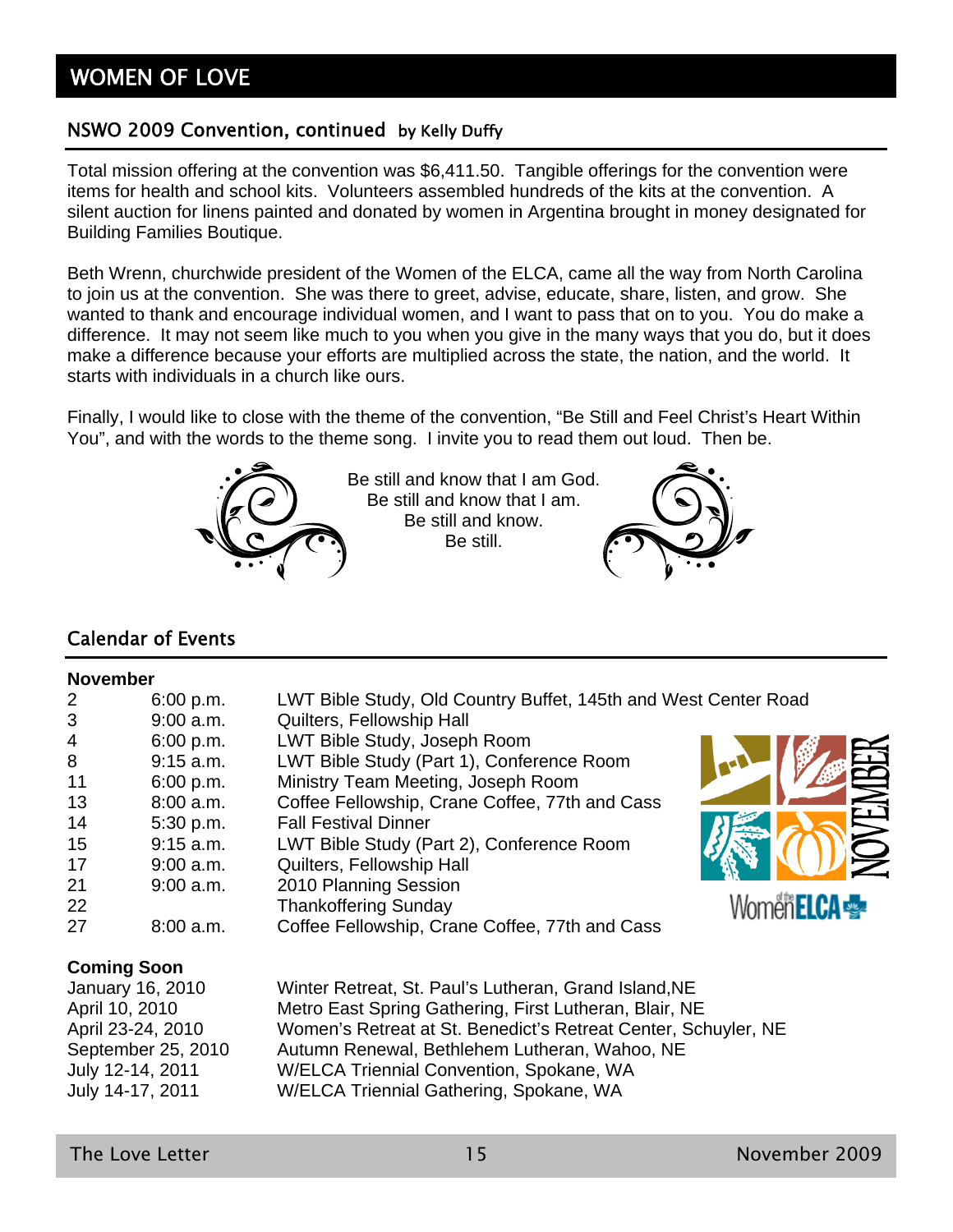# LOL YOUTH

For November, think bowling! Youth group will go bowling at Maplewood Lanes on Sunday, November 8. Meet at the church at 11:30 a.m. after second service and bring \$10 for bowling (more if you want enough for snacks). As always, invite your friends to come along!



#### Youth Group Lock-in a Success

The youth group had a full house for the lock-in on October 17, with 20 kids present and having a great time. They also got the rest of the "youth year" planned.



#### Calendar of Youth Events

#### **November**  8 Bowling 14 Fall Festival dinner

The Love Letter 16 November 2009

#### Let's Bowl! Fall Festival Dinner Volunteers Needed

Youth will be helping serve at the Fall Festival dinner on November 14. Remember to sign up on the youth board by the calendar if you can help out with this service project.



#### Donate to the Youth Fund

Unfortunately, the youth fund is in the hole from the New Orleans trip. If you'd care to make a donation to help the youth move on to this year's budget in the black, it would be much appreciated. You can drop donations in the offering plate or mail them to the church. If you're writing a check, make it to Lord of Love and put "youth group" in the subject line.



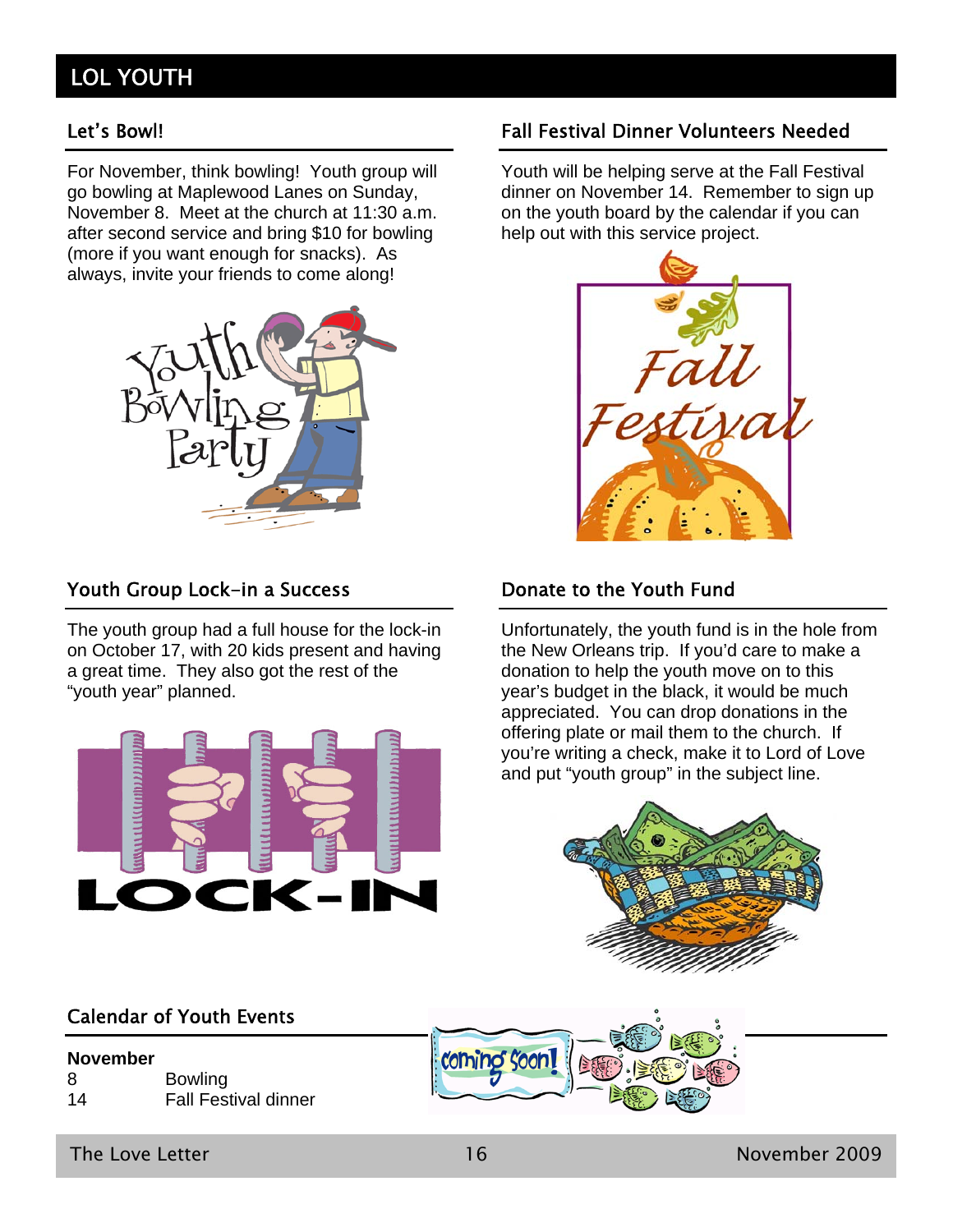

© copyright biblekidsfunzone.com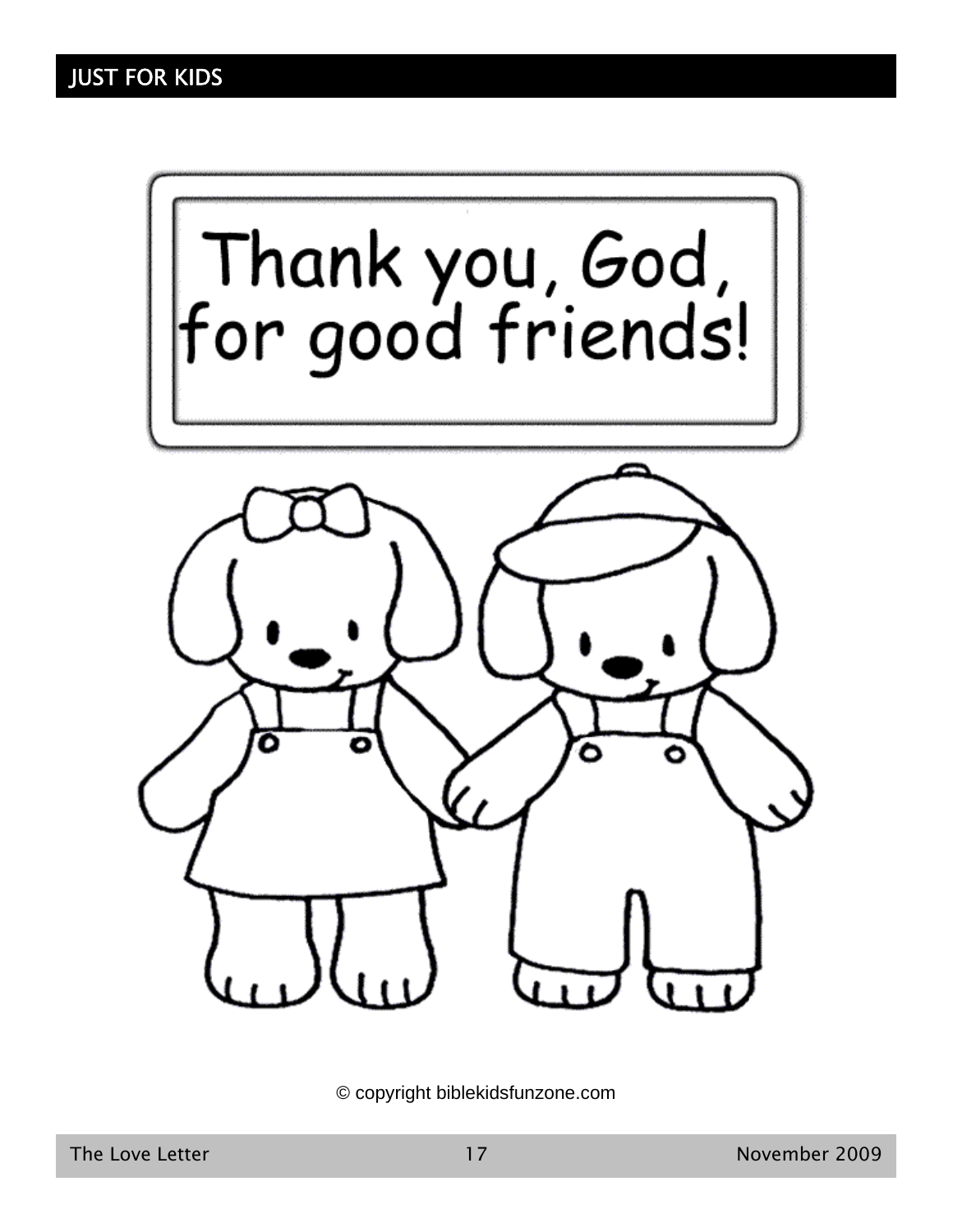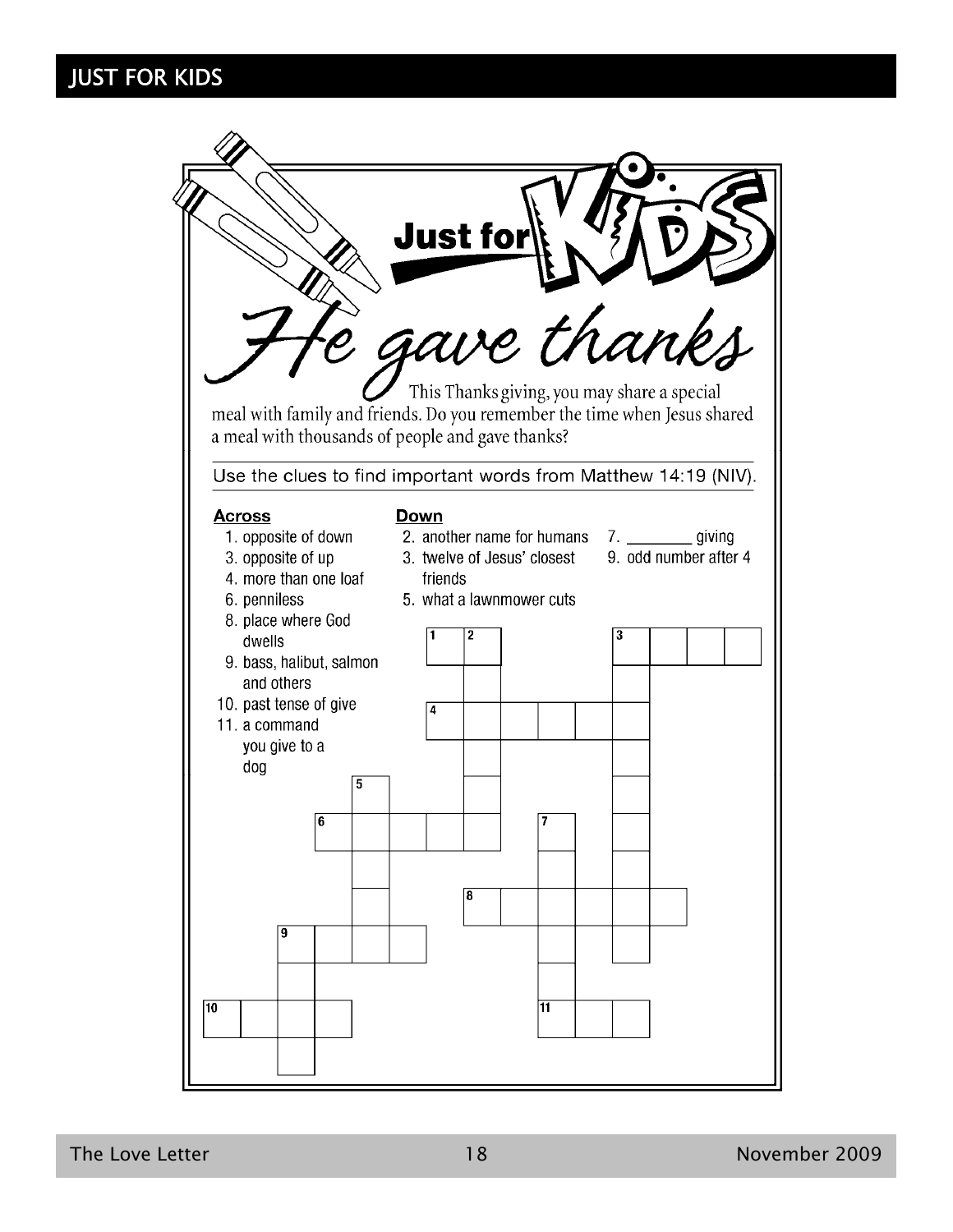#### In Our Prayers

Dr. Lori Arneson (niece of Ruth Cooley) Dick and Jessie Bell Ryan Bolen (nephew of Sandy Hall) Miranda Brown (friend of the Shinrocks) Portia Bruning (cousin of Shirley Schuchard) Elmer Corey (friend of Tom and Beth Olson) Jan Davis (aunt of Paula Foster) Laura and Jeremy DeWitt Colin Farbotka (nephew of Tom and Beth Olson) DeWayne Greim (friend of Pastor Bob) Machelle Gross (niece of Lynda McGraw) Jim and Norma Gunter Amber Hartin (granddaughter of the Shinrocks) Matthew Hayek (nephew of Sandy Hall) John Hoesing (friend of Judy Egr) Marj Holbrook (mother of Judy Messerschmidt) Hazel Humphrey (mother of Mary Lou Gustafson) Cathy Johnson (friend of Marilyn Thomsen) Bob Kasworm and his ministry in Tanzania Ken Kellogg (father of Karen Armitage) Hannah Knudson (neighbor of the VenHuizens) Paula Lawhead (at seminary) Rose Lubbert (friend of the Rieffs) Carl Lueders (uncle of Dave Lueders) Irene Lund (aunt of Brian Lund) Rebecca Lund (at seminary)

Pastor Elisante Maimu Bob McKnight (grandfather of Ann Kroll) Pastor Elibariki Mtui and all the saints of TPC Lutheran Parish, Tanzania Harry Naasz Ried and Eunice Neve Susan Oleson (sister-in-law of Pastor Bob) Johanna Olson (niece of Tom and Beth Olson) Joe Policky (grandfather of Tamra Johnston) Bill and Bev Pugh (former members) Berniece Reitan Eloyse Rice Don St. Ours (brother-in-law of Lynda McGraw) Evelyn Sacrider Nancy Thoman (stepmom of Ann Kroll) Brody Vermilyea (grandson of Brian and Nancy Shinrock) Robin Wapelhorst (relative of Brenda Mac) Agnes Wilson

Men's servant ministry Stephen Ministers and their care receivers Those deployed around the world Those seeking employment Those who mourn

If you would like to add a name to the In Our Prayers section of *The Love Letter*, please contact the office at 402.493.2946, send an email to marylou@lord-of-love.org, or fill out a prayer request note available in the narthex and place it in the basket. **Please help keep this list current by informing us when a name can be removed.** Thanks!

#### Love Notes